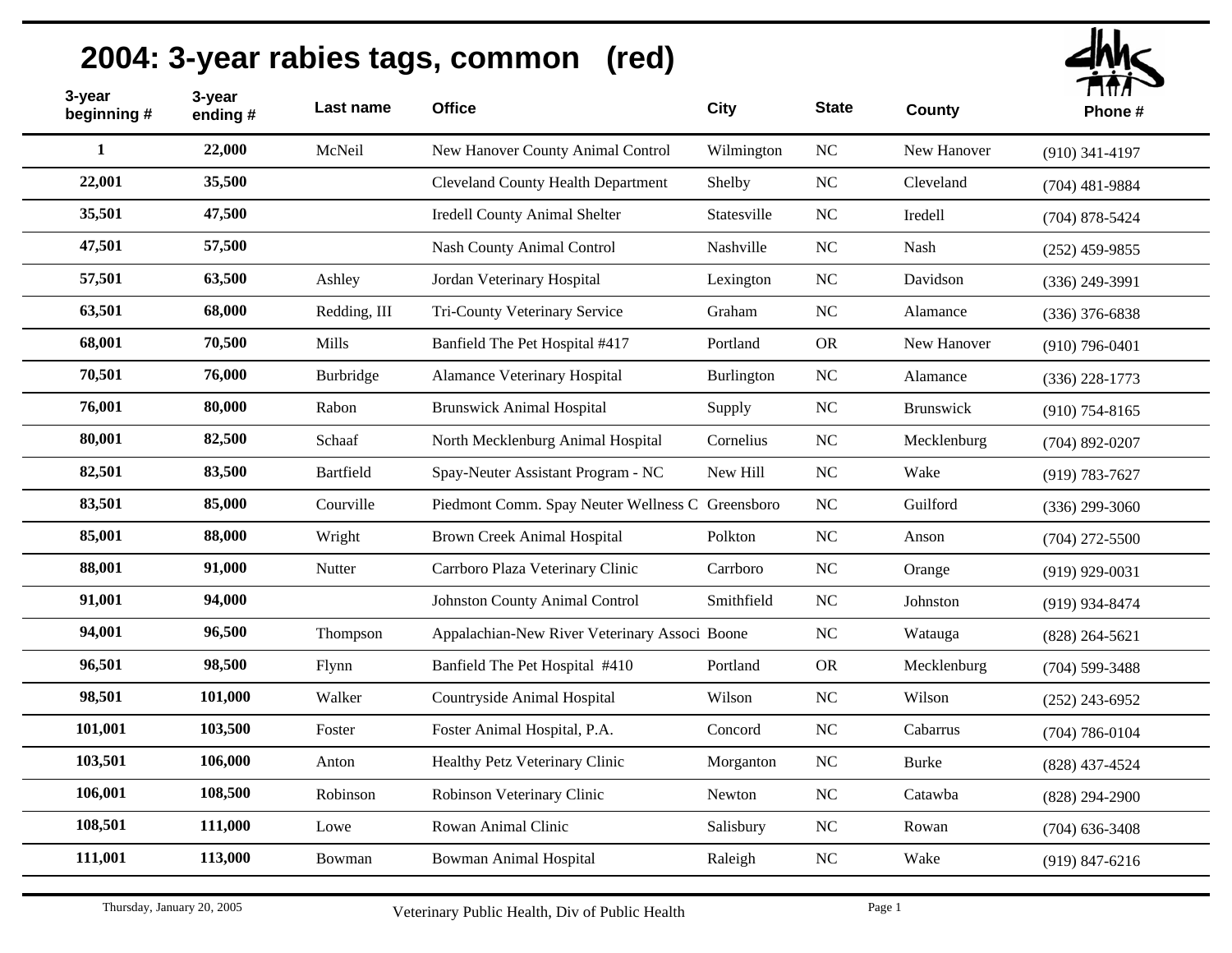| 3-year<br>beginning# | 3-year<br>ending # | Last name       | <b>Office</b>                              | <b>City</b>      | <b>State</b>     | <b>County</b> | ППЛ<br>Phone#      |
|----------------------|--------------------|-----------------|--------------------------------------------|------------------|------------------|---------------|--------------------|
| 113,001              | 115,000            | Stipp           | Mint Hill Animal Clinic                    | Mint Hill        | NC               | Mecklenburg   | $(704) 545 - 3422$ |
| 115,001              | 117,000            | Locklear        | Southeastern Veterinary Hospital           | Lumberton        | NC               | Robeson       | $(910)$ 739-9411   |
| 117,001              | 118,500            | <b>McClees</b>  | Havelock Animal Hospital                   | Havelock         | $\rm NC$         | Craven        | $(252)$ 447-7119   |
| 118,501              | 121,500            | Hutt            | North Paw Animal Hospital                  | Durham           | $\rm NC$         | Durham        | $(919)$ 471-1471   |
| 121,501              | 124,500            | Bianco          | Quail Roost Veterinary Hospital            | Rougemont        | $\rm NC$         | Durham        | $(919)$ 471-4103   |
| 124,501              | 127,000            | Fox             | Abri Veterinary Hospital, Inc.             | Winston Salem NC |                  | Forsyth       | $(336)$ 785-9228   |
| 127,001              | 129,500            |                 | <b>Cumberland County Health Department</b> | Fayetteville     | NC               | Cumberland    | $(910)$ 433-3660   |
| 129,501              | 131,500            | Howell          | Chowan Animal Hospital                     | Edenton          | NC               | Chowan        | $(252)$ 482-4113   |
| 131,501              | 133,500            |                 | <b>Edgecombe County Animal Control</b>     | Tarboro          | $\rm NC$         | Edgecombe     | $(252)$ 641-7851   |
| 133,501              | 135,500            | James           | <b>James Animal Hospital</b>               | Salisbury        | NC               | Rowan         | $(704)$ 636-1100   |
| 135,501              | 137,500            | Beauchamp       | Leland Veterinary Hospital                 | Leland           | $\rm NC$         | Brunswick     | $(910)$ 371-3440   |
| 137,501              | 139,500            | Knowles         | Neuse Veterinary Clinic                    | New Bern         | NC               | Craven        | $(252) 637 - 7128$ |
| 139,501              | 141,000            | Miller          | Academy Animal Hospital                    | Laurinburg       | NC               | Scotland      | $(910)$ 276-6068   |
| 141,001              | 142,500            | Midyette        | <b>Bladen Animal Hospital</b>              | Elizabethtown    | NC               | Bladen        | $(910) 862 - 3960$ |
| 142,501              | 144,000            | Cannady         | Little Mountain Veterinary Clinic          | Denver           | NC               | Catawba       | $(704)$ 489-2444   |
| 144,001              | 145,500            | Cooper          | Pasquotank Animal Hospital                 | Elizabeth City   | NC               | Pasquotank    | $(252)$ 264-3372   |
| 145,501              | 148,000            | <b>Meadows</b>  | <b>Matthews Animal Clinic</b>              | Matthews         | $\rm NC$         | Mecklenburg   | $(704)$ 847-9856   |
| 148,001              | 150,500            | Armstrong       | Monroe Animal Hospital                     | Monroe           | NC               | Union         | $(704)$ 289-5242   |
| 150,501              | 152,500            | <b>Browning</b> | Cherryville Animal Hospital                | Cherryville      | NC               | Gaston        | $(704)$ 435-5475   |
| 152,501              | 154,500            | Davis           | Monroe Road Animal Hospital                | Charlotte        | $\rm NC$         | Mecklenburg   | $(704)$ 333-3336   |
| 154,501              | 156,500            | Darkow          | Tar River Animal Hospital                  | Washington       | $_{\mathrm{NC}}$ | Beaufort      | $(252)$ 946-2417   |
| 156,501              | 158,500            | <b>Burtis</b>   | Waxhaw Animal Hospital                     | Waxhaw           | NC               | Union         | $(704)$ 843-2269   |
| 158,501              | 160,500            | Stipp           | Clear Creek Animal Hospital                | Charlotte        | $\rm NC$         | Mecklenburg   | $(704)$ 537-8405   |
|                      |                    |                 |                                            |                  |                  |               |                    |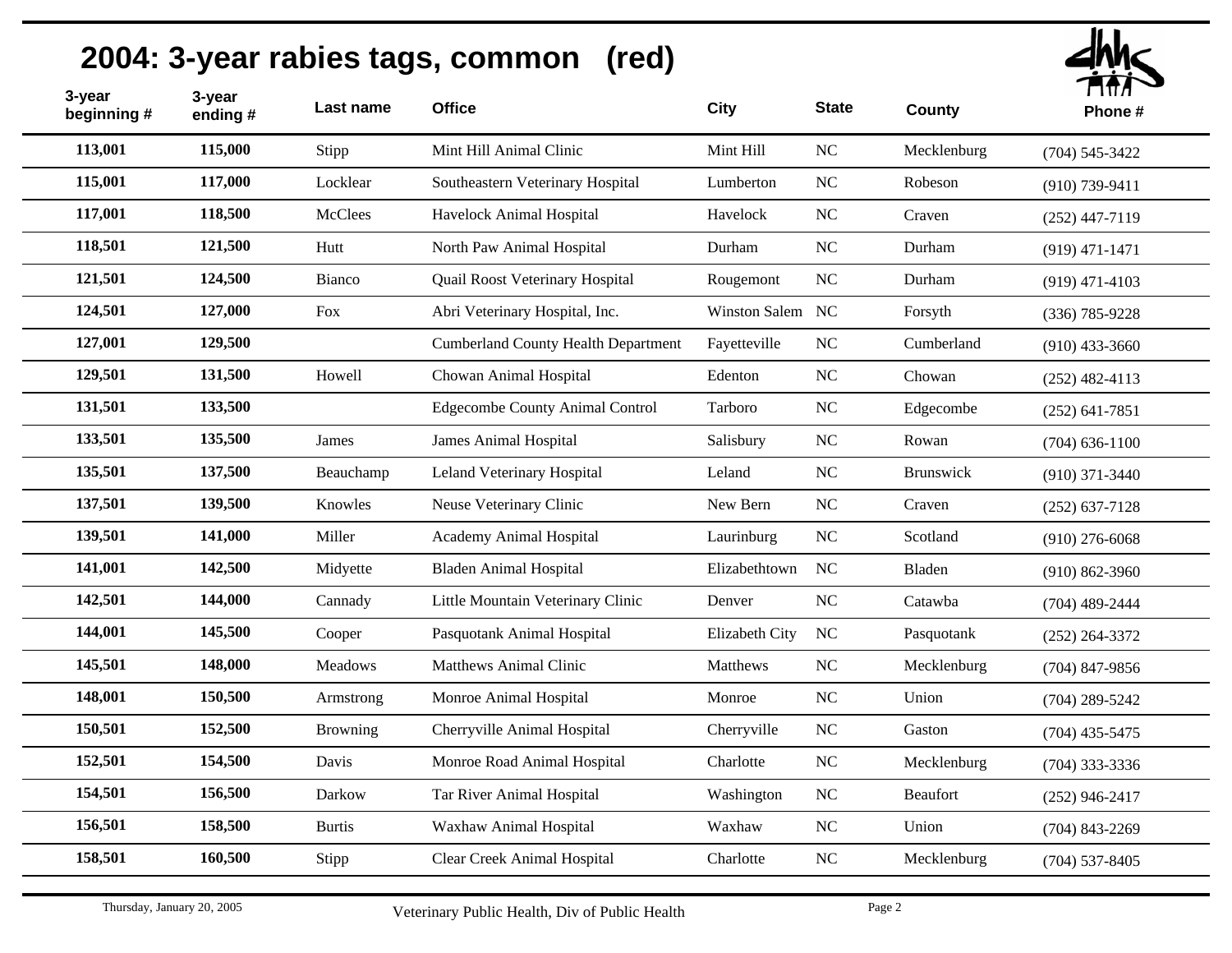| 3-year<br>beginning# | 3-year<br>ending # | Last name  | <b>Office</b>                            | <b>City</b>       | <b>State</b>   | <b>County</b> | T177<br>Phone#     |
|----------------------|--------------------|------------|------------------------------------------|-------------------|----------------|---------------|--------------------|
| 160,501              | 162,000            | Franklin   | Academy Animal Hospital                  | Jacksonville      | NC             | Onslow        | $(910)$ 353-3131   |
| 162,001              | 163,500            | Campbell   | Animal Care Center                       | New Bern          | <b>NC</b>      | Craven        | $(252) 636 - 5040$ |
| 163,501              | 165,000            | Hill       | Animal Hospital                          | Hickory           | N <sub>C</sub> | Catawba       | $(828)$ 322-1135   |
| 165,001              | 166,500            | Curtsinger | Banfield The Pet Hospital #407           | Portland          | <b>OR</b>      | Mecklenburg   | $(704)$ 542-8339   |
| 166,501              | 168,000            | Davis III  | Franklin Animal Clinic                   | Louisburg         | N <sub>C</sub> | Franklin      | $(919)$ 496-2638   |
| 168,001              | 169,500            | Cranford   | Peachtree Veterinary Hospital            | Murphy            | NC             | Cherokee      | $(828)$ 837-2396   |
| 169,501              | 171,000            |            | <b>Polk County Animal Control</b>        | Columbus          | N <sub>C</sub> | Polk          | $(828) 894 - 3001$ |
| 171,001              | 172,500            | Rhea       | Sandhill Veterinary Hospital             | Southern Pines NC |                | Moore         | $(910)$ 692-3551   |
| 172,501              | 174,000            | Cornell    | Sardis Animal Clinic                     | Charlotte         | NC             | Mecklenburg   | $(704)$ 847-4796   |
| 174,001              | 175,500            | Goldman    | Tar River Vet Hospital                   | Franklinton       | N <sub>C</sub> | Franklin      | $(919)$ 494-5500   |
| 175,501              | 177,000            | Mitchell   | Maiden Small Animal Hospital             | Maiden            | N <sub>C</sub> | Lincoln       | $(828)$ 428-0010   |
| 177,001              | 178,000            | Allen      | VCA Triangle-Tower Animal Hospital       | Raleigh           | N <sub>C</sub> | Wake          | $(919)$ 231-8030   |
| 178,001              | 178,500            | Deese      | <b>Baird's Animal Hospital</b>           | Lumberton         | N <sub>C</sub> | Robeson       | $(910)$ 739-4998   |
| 178,501              | 180,500            | Albright   | Crossroads Veterinary Hospital           | Raleigh           | $\rm NC$       | Wake          | $(919) 851 - 8979$ |
| 180,501              | 182,000            | Wellborn   | Animal Hospital of East Burke            | Valdese           | $\rm NC$       | <b>Burke</b>  | $(828) 874 - 8387$ |
| 182,001              | 183,500            |            | Neuenschwander Brentwood Animal Hospital | Raleigh           | NC             | Wake          | $(919) 872 - 6060$ |
| 183,501              | 185,000            | Heagren    | Cornwallis Road Animal Hospital          | Durham            | NC             | Durham        | $(919)$ 489-9194   |
| 185,001              | 186,500            | Campbell   | Craven Animal Hospital                   | New Bern          | NC             | Craven        | $(252)$ 637-4541   |
| 186,501              | 188,000            | MacDonald  | Hillsborough Veterinary Clinic           | Hillsborough      | NC             | Orange        | $(919) 732 - 9969$ |
| 188,001              | 189,500            | Dozier     | Rea Road Animal Hospital                 | Charlotte         | NC             | Mecklenburg   | $(704)$ 544-6313   |
| 189,501              | 191,000            | Rodeffer   | Piedmont Veterinary Clinic               | Mebane            | NC             | Orange        | $(919)$ 563-6080   |
| 191,001              | 192,000            | Crabtree   | <b>Carver Street Animal Hospital</b>     | Durham            | NC             | Durham        | $(919)$ 477-7319   |
| 192,001              | 193,000            | Fuller     | <b>Caswell Veterinary Service</b>        | Yanceyville       | NC             | Caswell       | $(336) 694 - 6321$ |
|                      |                    |            |                                          |                   |                |               |                    |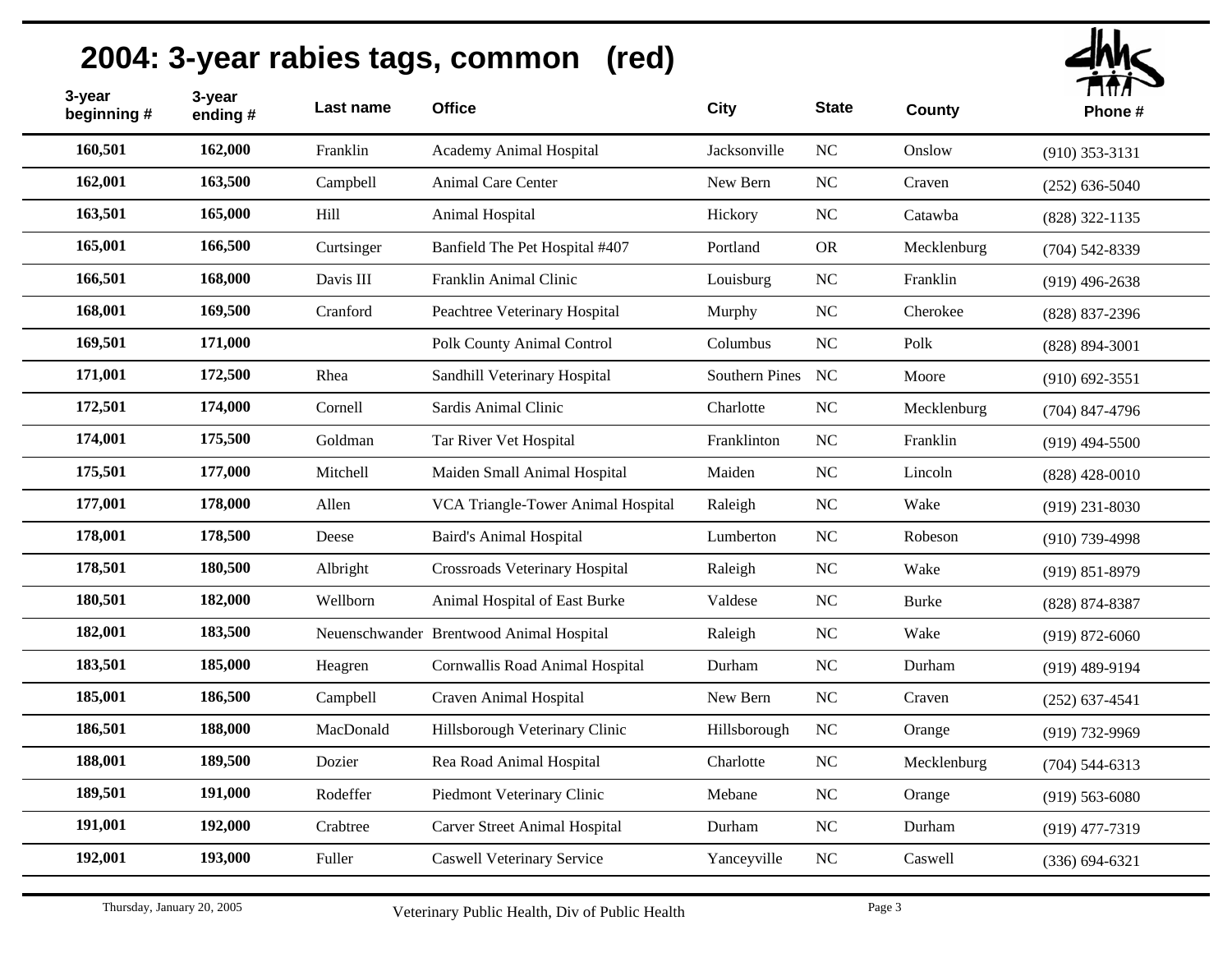| 3-year<br>beginning # | 3-year<br>ending # | Last name     | <b>Office</b>                                             | City            | <b>State</b>   | <b>County</b> | <b>LUTA</b><br>Phone# |
|-----------------------|--------------------|---------------|-----------------------------------------------------------|-----------------|----------------|---------------|-----------------------|
| 193,001               | 194,000            | Wheeler       | Central Carolina Veterinary Hospital                      | Burlington      | NC             | Alamance      | $(336)$ 229-0060      |
| 194,001               | 195,000            | Todd          | Charlotte Veterinary Clinic, P.A.                         | Charlotte       | NC             | Mecklenburg   | $(704)$ 537-2272      |
| 195,001               | 196,000            | Miller        | Durham Animal Hospital                                    | Durham          | NC             | Durham        | $(919)$ 471-1579      |
| 196,001               | 197,000            | Garing        | Elkin Veterinary Clinic                                   | Elkin           | NC             | Wilkes        | $(336) 835 - 1853$    |
| 197,001               | 198,000            |               | Forsyth County Department of Public Heal Winston Salem NC |                 |                | Forsyth       | $(336)$ 727-2760      |
| 198,001               | 199,000            | Marlatt       | <b>Garner Animal Hospital</b>                             | Garner          | <b>NC</b>      | Wake          | $(919) 772 - 0404$    |
| 199,001               | 200,000            | Crumley       | Heartwood Animal Hospital                                 | Youngsville     | N <sub>C</sub> | Franklin      | $(919) 570 - 9311$    |
| 200,001               | 201,000            | Patterson     | Highlands-Cashiers Animal Clinic                          | Highlands       | N <sub>C</sub> | Macon         | $(828) 526 - 5204$    |
| 201,001               | 202,000            | Padgett       | Jacksonville Veterinary Hospital                          | Jacksonville    | N <sub>C</sub> | Onslow        | $(910)$ 347-3186      |
| 202,001               | 203,000            | <b>Booker</b> | Johnston Animal Hospital                                  | Smithfield      | N <sub>C</sub> | Johnston      | $(919)$ 934-3511      |
| 203,001               | 204,000            | Pearce        | Leesville Animal Hospital                                 | Raleigh         | NC             | Wake          | $(919) 870 - 7000$    |
| 204,001               | 205,000            | Sykes         | Leonard-Sykes Hospital for Pets                           | Wilmington      | NC             | New Hanover   | $(910)$ 791-8426      |
| 205,001               | 206,000            | Combs         | Lewis Veterinary Clinic                                   | Lumberton       | NC             | Robeson       | $(910)$ 738-9368      |
| 206,001               | 207,000            | Hemstreet     | Morganton Animal Clinic                                   | Morganton       | NC             | <b>Burke</b>  | $(828)$ 433-9265      |
| 207,001               | 208,000            | Buckley       | Pineville Animal Hospital                                 | Pineville       | $\rm NC$       | Mecklenburg   | $(704)$ 552-2005      |
| 208,001               | 209,000            | Young         | Steele Creek Animal Hospital                              | Charlotte       | $\rm NC$       | Mecklenburg   | $(704)$ 588-4400      |
| 209,001               | 210,000            | Milliren      | Thomasville Veterinary Hospital                           | Thomasville     | NC             | Davidson      | $(336)$ 475-9119      |
| 210,001               | 211,000            | Schell        | Timbercreek Vet Hospital                                  | Jonesville      | NC             | Yadkin        | $(336) 526 - 6013$    |
| 211,001               | 212,000            | Weeks         | Providence Vet Associates                                 | Charlotte       | $\rm NC$       | Mecklenburg   | $(704)$ 542-0049      |
| 212,001               | 213,000            | Pressley      | Fox Run Veterinary Services                               | Asheville       | NC             | Buncombe      | $(828)$ 645-2908      |
| 213,001               | 213,500            | Jaconis       | Carteret Animal Hospital, P.A.                            | <b>Beaufort</b> | NC             | Carteret      | $(252)$ 728-7600      |
| 213,501               | 214,000            | Creed         | <b>Crossroads Animal Hospital</b>                         | Dallas          | NC             | Gaston        | $(704)$ 922-7607      |
| 214,001               | 214,500            | <b>Brooks</b> | Pembroke Veterinary Hospital                              | Pembroke        | NC             | Robeson       | $(910)$ 521-3431      |
|                       |                    |               |                                                           |                 |                |               |                       |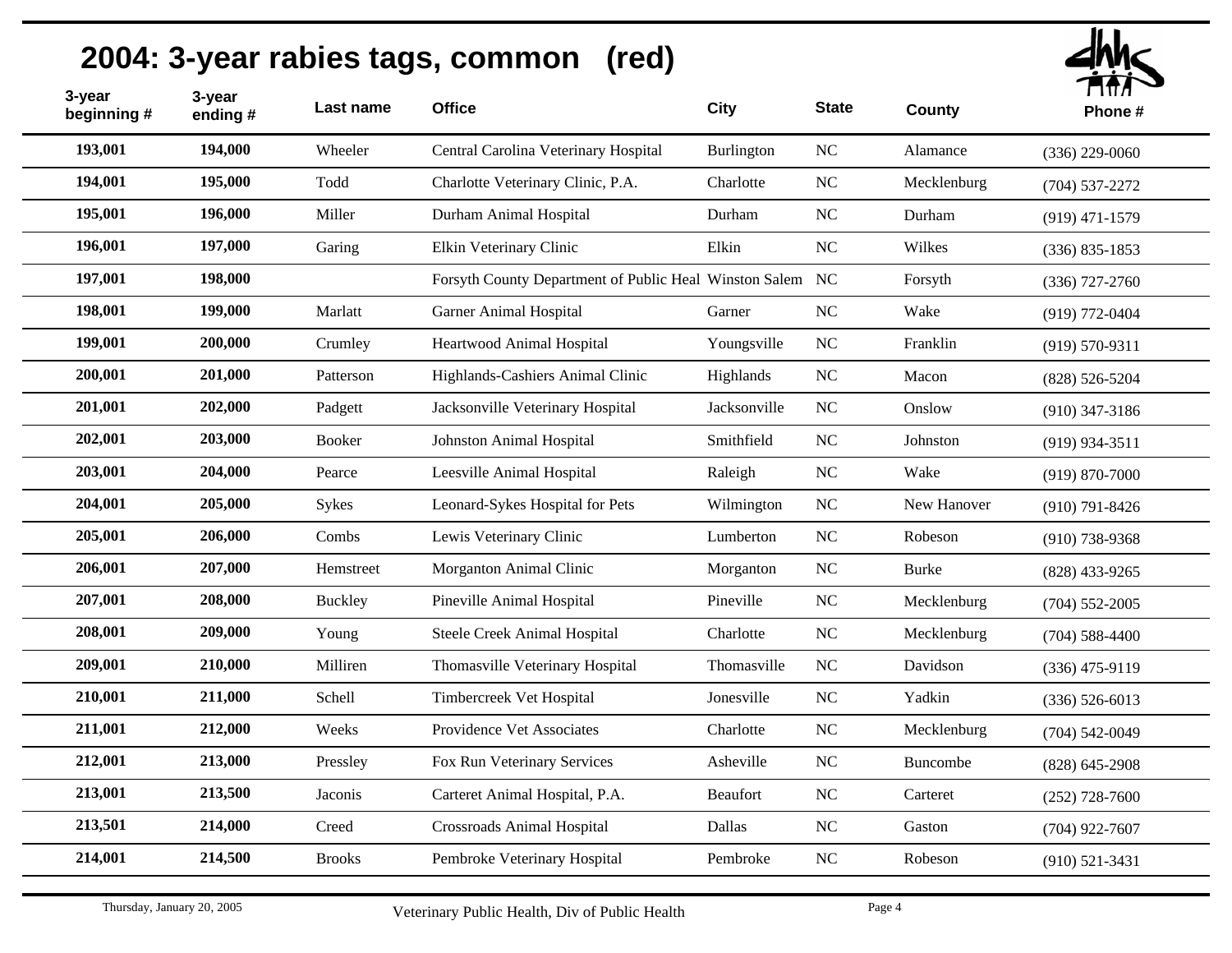| 3-year<br>beginning # | 3-year<br>ending# | Last name     | <b>Office</b>                      | <b>City</b>       | <b>State</b> | County      | ППЛ<br>Phone #     |
|-----------------------|-------------------|---------------|------------------------------------|-------------------|--------------|-------------|--------------------|
| 214,501               | 216,500           | Weaver        | Sharon Lakes Animal Hospital       | Charlotte         | NC           | Mecklenburg | $(704)$ 552-0647   |
| 216,501               | 218,000           | Currin        | Mayfair Animal Hospital            | Cary              | NC           | Wake        | $(919)$ 467-6146   |
| 218,001               | 219,500           | Miller        | Triangle Veterinary Hospital       | Durham            | NC           | Durham      | $(919)$ 489-2391   |
| 219,501               | 220,500           | Cotton        | <b>Brookwood Veterinary Clinic</b> | Raleigh           | $_{\rm NC}$  | Wake        | $(919)$ 779-2940   |
| 220,501               | 221,500           | McCann        | Cary Veterinary Hospital           | Cary              | $_{\rm NC}$  | Wake        | $(919)$ 469-0947   |
| 221,501               | 222,500           | Vaughan       | China Grove Animal Hospital        | China Grove       | $_{\rm NC}$  | Rowan       | $(704)$ 857-1017   |
| 222,501               | 223,500           | Lash          | Cleveland School Animal Hospital   | Garner            | NC           | Johnston    | $(919) 662 - 7387$ |
| 223,501               | 224,500           | Hudson        | Northwoods Animal Hospital         | Cary              | NC           | Wake        | $(919)$ 481-2987   |
| 224,501               | 225,500           | Wilson        | Pine Hollow Animal Hospital        | Warrenton         | NC           | Warren      | $(252)$ 257-3833   |
| 225,501               | 226,500           | Murphy, III   | <b>Plantation Animal Hospital</b>  | Matthews          | $\rm NC$     | Mecklenburg | $(704)$ 841-2225   |
| 226,501               | 227,500           | Glassford     | Plaza Veterinary Hospital          | Burlington        | $\rm NC$     | Alamance    | $(336)$ 229-5376   |
| 227,501               | 228,500           | Cooper        | St. Francis Hospital for Animals   | Charlotte         | $\rm NC$     | Mecklenburg | $(704)$ 527-2030   |
| 228,501               | 229,500           | Diehl         | Timberlyne Animal Clinic           | Chapel Hill       | $_{\rm NC}$  | Orange      | $(919)$ 968-3047   |
| 229,501               | 230,500           | Lyerly        | Whispering Pines Animal Hospital   | Carthage          | $\rm NC$     | Moore       | $(910)$ 949-2111   |
| 230,501               | 231,000           | <b>Bailey</b> | Animal Hospital of Peak Plaza      | Apex              | $_{\rm NC}$  | Wake        | $(919)$ 362-0515   |
| 231,001               | 231,500           | Haden         | Animal Medical Center of Garner    | Garner            | NC           | Wake        | $(919)$ 779-8887   |
| 231,501               | 232,000           | Castro        | Banfield, The Pet Hospital #598    | Portland          | <b>OR</b>    | Durham      | $(919) 620 - 8142$ |
| 232,001               | 232,500           | Rosh          | Banfield The Pet Hospital #594     | Portland          | ${\rm OR}$   | Wake        | $(919) 790 - 8337$ |
| 232,501               | 233,000           | Hoyme         | Blue Ridge Vet Clinic              | <b>Banner Elk</b> | NC           | Watauga     | $(828)$ 963-6641   |
| 233,001               | 233,500           | <b>Brown</b>  | Dixie Trail Animal Clinic          | Raleigh           | $_{\rm NC}$  | Wake        | $(919) 781 - 5977$ |
| 233,501               | 234,000           | Rountree      | Goose Creek Animal Hospital        | Sunbury           | $\rm NC$     | Gates       | $(252)$ 465-4831   |
| 234,001               | 234,500           | Levine        | Ironton Animal Hospital            | Iron Station      | NC           | Lincoln     | $(704) 732 - 4424$ |
| 234,501               | 235,000           | Diehl         | Legion Road Animal Clinic          | Chapel Hill       | $\rm NC$     | Orange      | $(919)$ 933-3331   |
|                       |                   |               |                                    |                   |              |             |                    |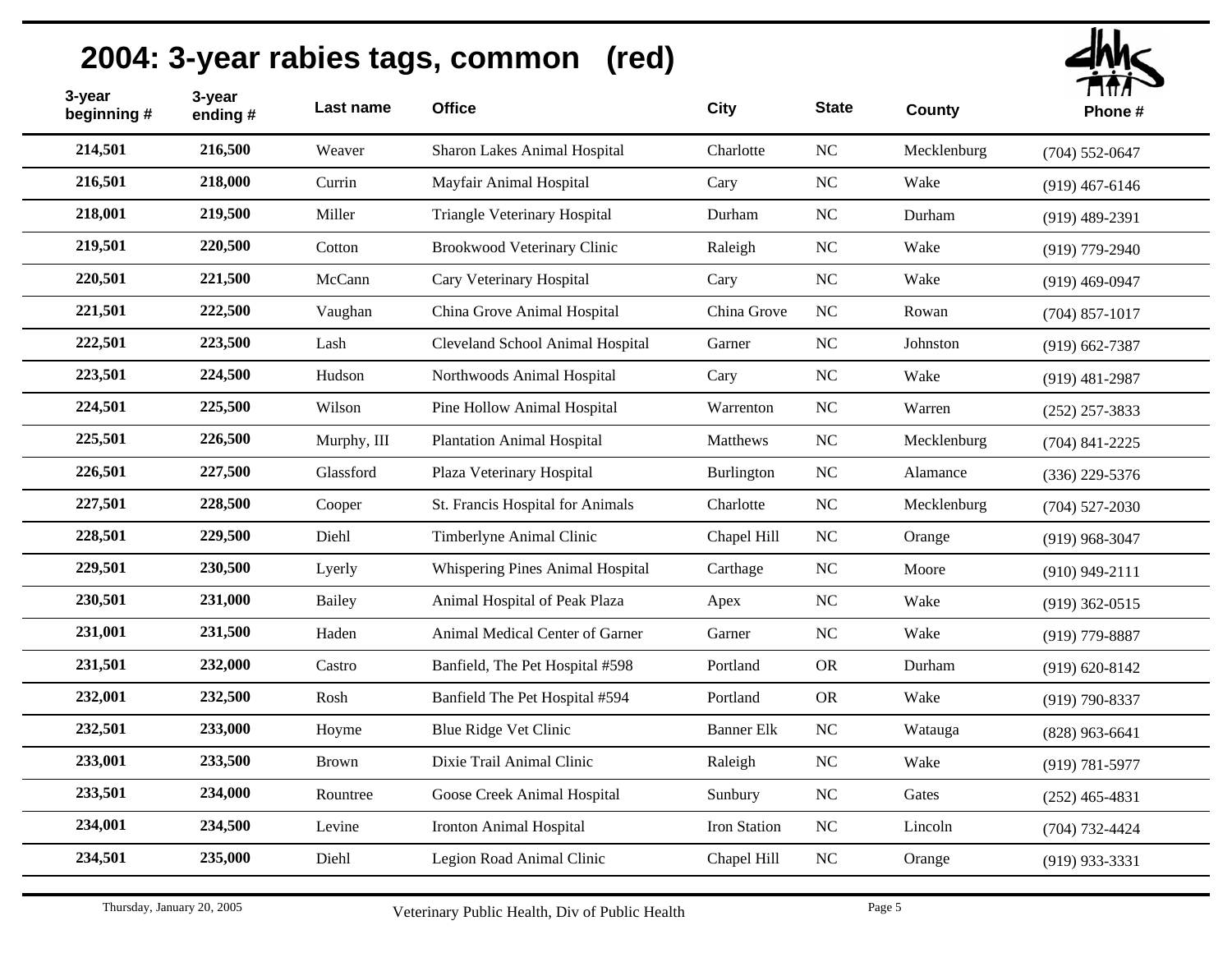| 3-year<br>beginning # | 3-year<br>ending# | Last name   | <b>Office</b>                                       | City                 | <b>State</b>     | County      | $\blacksquare$<br>Phone# |
|-----------------------|-------------------|-------------|-----------------------------------------------------|----------------------|------------------|-------------|--------------------------|
| 235,001               | 235,500           | Lassiter    | Pamlico County Health Department                    | Bayboro              | $\rm NC$         | Pamlico     | $(252)$ 745-5634         |
| 235,501               | 236,000           | Rodgers     | Robinson Animal Hospital                            | Clayton              | NC               | Johnston    | $(919) 553 - 7173$       |
| 236,001               | 236,500           | Gore        | <b>Spring Forest Animal Hospital</b>                | Raleigh              | $\rm NC$         | Wake        | $(919) 878 - 7387$       |
| 236,501               | 237,000           | Allen       | Weaverville Animal Clinic                           | Weaverville          | NC               | Buncombe    | $(828) 658 - 2431$       |
| 237,001               | 237,500           | Hoover, Jr. | Westside Animal Hospital                            | Durham               | $_{\mathrm{NC}}$ | Durham      | $(919)$ 383-5578         |
| 237,501               | 238,000           | Freer       | Freer Animal Hospital                               | Mt Airy              | $\rm NC$         | Surry       | $(336) 786 - 5197$       |
| 238,001               | 238,500           | Ball        | Banfield the Pet Hospital of Brier Creek # Portland |                      | <b>OR</b>        | Wake        | $(919) 806 - 2960$       |
| 238,501               | 239,000           | Zebley      | Mobile Pet to Vet Service                           | <b>Granite Falls</b> | NC               | Caldwell    | (828) 320-5175           |
| 239,001               | 239,500           | Sabin       | <b>Oxford Veterinary Hospital</b>                   | Oxford               | NC               | Granville   | $(919) 693 - 9611$       |
| 239,501               | 240,000           | Swanson     | The Kindness Mobile Spay/Neuter Clinic              | Newport              | $\rm NC$         | Carteret    | $(252)$ 726-1680         |
| 240,001               | 240,500           | Bame        | <b>Bame-Beagle Mobile Veterinary Services</b>       | Burlington           | NC               | Caswell     | $(336)$ 421-5315         |
| 240,501               | 240,600           | Blinn       | Charlotte-Mecklenburg Animal Control                | Charlotte            | $\rm NC$         | Mecklenburg | $(704)$ 336-6695         |
| 240,601               | 240,800           | Longo       | Carolina Mobile Spay/Neuter Clinic                  | Angier               | <b>NC</b>        | Harnett     | $(919)$ 906-7730         |
| 240,801               | 241,000           | Wilkins     | Elon Animal Hospital                                | Elon                 | $\rm NC$         | Alamance    | $(336) 584 - 3738$       |
| 241,001               | 241,700           | Schaffer    | <b>Alexander County Veterinary Services</b>         | Taylorsville         | $\rm NC$         | Alexander   | $(828) 632 - 8742$       |
| 241,701               | 243,500           | Beckworth   | Ashe Animal Clinic                                  | Jefferson            | $\rm NC$         | Ashe        | $(336)$ 246-2341         |
| 243,501               | 243,700           | Young       | Asheville Humane Society                            | Asheville            | <b>NC</b>        | Buncombe    | $(828)$ 253-6807         |
| 243,701               | 243,800           | Ferris      | <b>NCSU CVM Mobile Surgery</b>                      | Raleigh              | $\rm NC$         | Wake        | $(919) 606 - 2752$       |
| 243,801               | 244,100           |             | Davidson County Health Department                   | Lexington            | NC               | Davidson    | $(336)$ 242-2810         |
| 244,101               | 245,700           | Hudson      | Animal Hospital of Kannapolis                       | Kannapolis           | NC               | Rowan       | $(704)$ 938-4606         |
| 245,701               | 246,900           | Holt        | East Bend Animal Clinic                             | East Bend            | NC               | Yadkin      | $(336) 699 - 8344$       |
| 246,901               | 248,200           | Beldegreen  | <b>Stoney Creek Animal Hospital</b>                 | Charlotte            | NC               | Mecklenburg | $(704)$ 717-0616         |
| 248,201               | 248,600           | Cristea     | Wellness Office & Prev Care                         | Richlands            | $\rm NC$         | Onslow      | $(910)$ 330-0481         |
|                       |                   |             |                                                     |                      |                  |             |                          |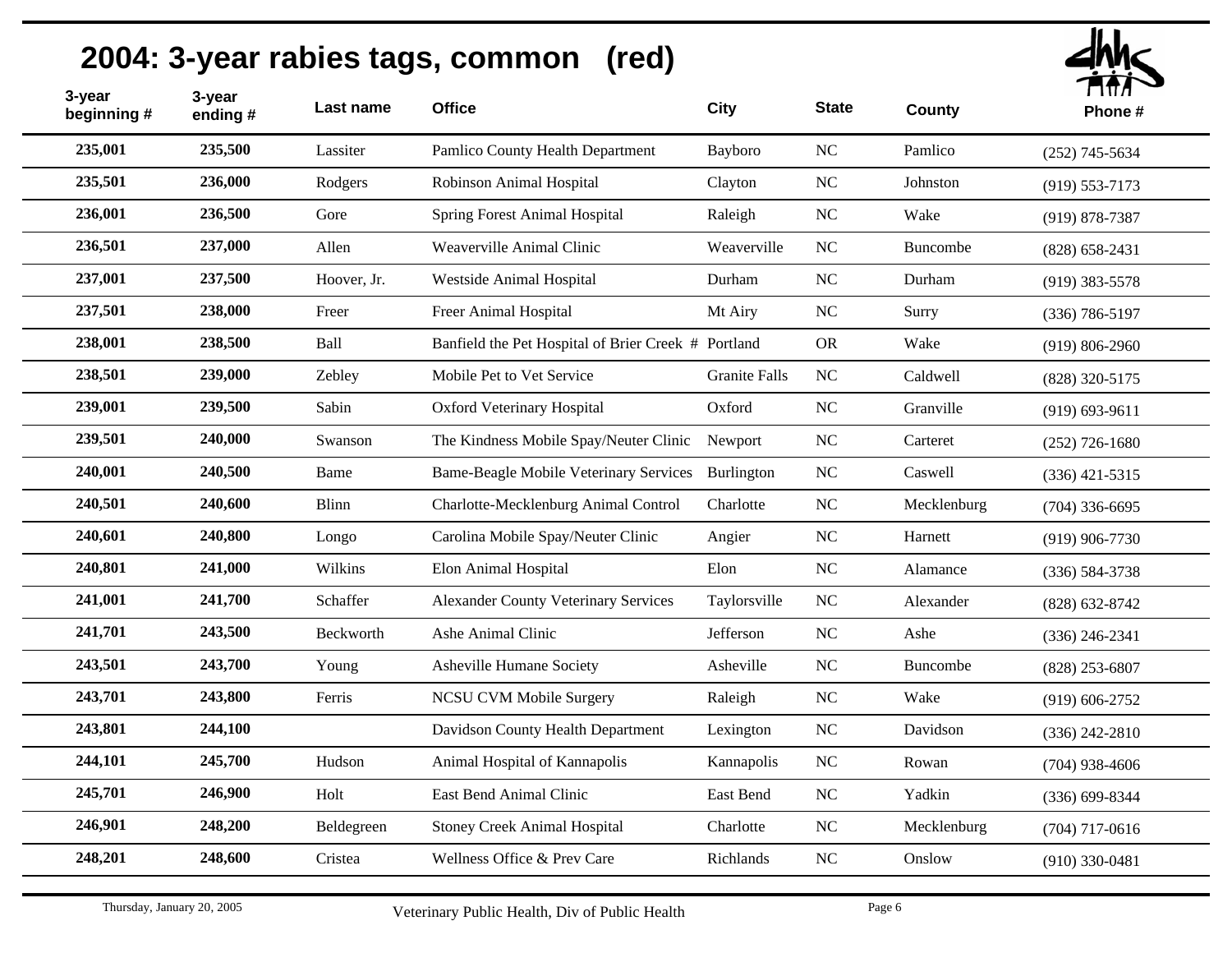| 3-year<br>beginning # | 3-year<br>ending# | Last name        | <b>Office</b>                          | <b>City</b>       | <b>State</b> | County      | ГІШЛ<br>Phone#     |
|-----------------------|-------------------|------------------|----------------------------------------|-------------------|--------------|-------------|--------------------|
| 248,601               | 249,000           | Ansede           | Ansede Animal Hospital                 | Raleigh           | $\rm NC$     | Wake        | $(919) 661 - 1515$ |
| 249,001               | 250,800           | Lawrence         | Lake Country Animal Hospital           | Roanoke Rapids NC |              | Halifax     | $(252)$ 308-1882   |
| 250,801               | 251,500           | Lannon           | <b>Lannons Animal Hospital</b>         | Elizabeth City    | NC           | Pasquotank  | $(252)$ 335-7708   |
| 251,501               | 252,700           | Spindel          | Animal Ark Veterinary Hospital         | Clemmons          | NC           | Forsyth     | $(336)$ 778-2738   |
| 252,701               | 253,600           | Manchester       | Hayes Barton Animal Hospital           | Raleigh           | NC           | Wake        | $(919) 833 - 2666$ |
| 253,601               | 254,500           | Moore            | Animal Care Clinic                     | Concord           | $\rm NC$     | Cabarrus    | $(704) 786 - 6669$ |
| 254,501               | 255,400           | Rubin            | Animal Health Care Center of Charlotte | Charlotte         | NC           | Mecklenburg | $(704)$ 392-3259   |
| 255,401               | 255,600           | Zimmerman        | Banfield The Pet Hospital #595         | Cary              | $_{\rm NC}$  | Wake        | $(919) 858 - 8450$ |
| 255,601               | 255,800           | Whitley, Jr.     | Berkeley Veterinary Clinic             | Goldsboro         | NC           | Wayne       | $(919)$ 778-5398   |
| 255,801               | 256,100           | Evans            | <b>Boulevard Animal Hospital</b>       | Raleigh           | $_{\rm NC}$  | Wake        | $(919) 828 - 7468$ |
| 256,101               | 256,900           | Krakowski        | Chatham Animal Hospital                | Cary              | NC           | Wake        | $(919)$ 469-8114   |
| 256,901               | 257,500           | Schacht          | Commonwealth Animal Hospital           | Charlotte         | $\rm NC$     | Mecklenburg | $(704)$ 370-0767   |
| 257,501               | 257,800           | Moisan           | Cozy Cat Veterinary Hospital           | Raleigh           | NC           | Wake        | $(919) 571 - 9007$ |
| 257,801               | 258,500           | Hanes            | Davis Lake Animal Hospital             | Charlotte         | $_{\rm NC}$  | Mecklenburg | $(704)$ 599-0405   |
| 258,501               | 258,600           | Langford         | Humane Society of Concord              | Concord           | $\rm NC$     | Cabarrus    | $(704) 784 - 4434$ |
| 258,601               | 258,900           | <b>Burroughs</b> | Knightdale Animal Hospital             | Knightdale        | $_{\rm NC}$  | Wake        | $(919)$ 261-8811   |
| 258,901               | 259,200           | Lloyd            | Live Oak Veterinary Hospital           | Beaufortq         | $_{\rm NC}$  | Carteret    | $(252) 504 - 2097$ |
| 259,201               | 259,800           | Greene           | McDowell Veterinary Clinic             | Marion            | NC           | McDowell    | $(828) 652 - 8471$ |
| 259,801               | 260,200           | <b>Bird</b>      | Morehead Animal Hospital               | Morehead City NC  |              | Carteret    | $(252)$ 726-0181   |
| 260,201               | 260,800           | Allen            | Park Cedar Animal Hospital             | Charlotte         | $_{\rm NC}$  | Mecklenburg | $(704) 541 - 3022$ |
| 260,801               | 261,700           | Harris           | Porters Neck Veterinary Hospital       | Wilmington        | $_{\rm NC}$  | New Hanover | $(910) 686 - 6297$ |
| 261,701               | 262,500           | Duffy            | Raleigh Cat Clinic                     | Raleigh           | $_{\rm NC}$  | Wake        | $(919) 518 - 8013$ |
| 262,501               | 263,300           | Ridgeway         | Ridgeway Animal Clinic                 | New Bern          | $\rm NC$     | Craven      | $(252)$ 633-1204   |
|                       |                   |                  |                                        |                   |              |             |                    |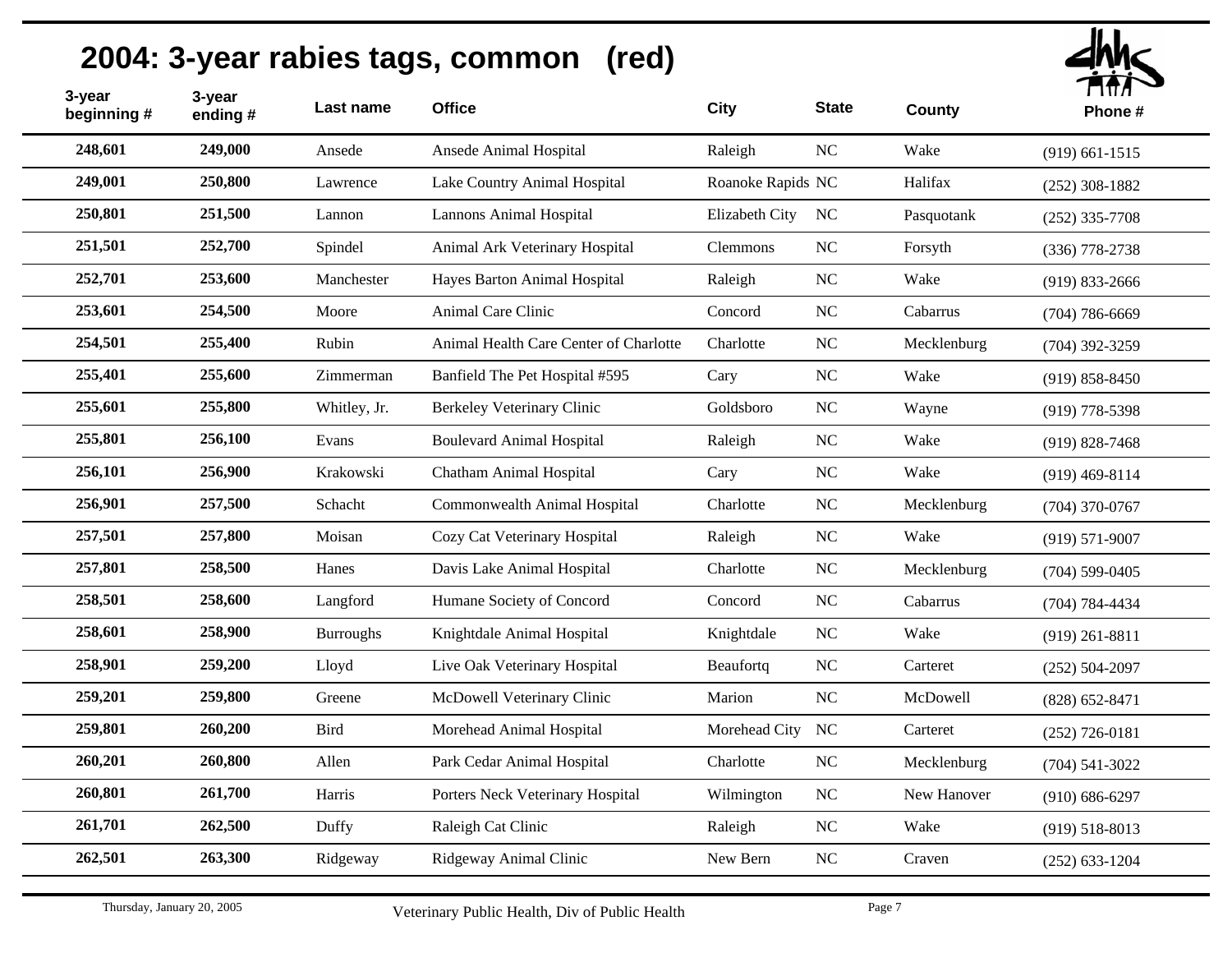

| 3-year<br>beginning # | 3-year<br>ending# | Last name     | <b>Office</b>                        | <b>City</b>          | <b>State</b> | County      | , , , , , ,<br>Phone# |
|-----------------------|-------------------|---------------|--------------------------------------|----------------------|--------------|-------------|-----------------------|
| 263,301               | 263,400           | Pethick       | <b>SAFE Haven for Cats</b>           | Raleigh              | NC           | Wake        | $(919) 872 - 1128$    |
| 263,401               | 263,700           | <b>Bowles</b> | <b>Stanly Animal Clinic</b>          | Albemarle            | <b>NC</b>    | Stanly      | $(704)$ 982-8611      |
| 263,701               | 264,500           | Armstrong     | Weddington Animal Hospital           | Matthews             | NC           | Union       | $(704)$ 847-8466      |
| 264,501               | 264,800           | Ward          | 70 West Veterinary Hospital          | Havelock             | <b>NC</b>    | Craven      | $(252)$ 447-9525      |
| 264,801               | 265,400           | Cumbus        | Greenwood Veterinary Hospital        | Durham               | <b>NC</b>    | Durham      | $(919) 544 - 8297$    |
| 265,401               | 265,600           | Lackey        | Avery Animal Hospital                | Newland              | NC           | Avery       | (828) 733-9810        |
| 265,601               | 269,100           | Darch         | North Wake Animal Hospital           | <b>Wake Forest</b>   | NC           | Wake        | $(919) 556 - 1121$    |
| 269,101               | 271,600           | Jones         | Lenoir Veterinary Hospital           | Lenoir               | NC           | Caldwell    | $(828)$ 728-6713      |
| 271,601               | 273,600           | Wilson        | <b>Bayleaf Veterinary Hospital</b>   | Raleigh              | NC           | Wake        | $(919) 848 - 1926$    |
| 273,601               | 275,600           | Glenn         | Indian Trail Animal Hospital         | <b>Indian Trail</b>  | NC           | Union       | $(704)$ 821-7040      |
| 275,601               | 277,100           | <b>Budd</b>   | Arendell Animal Hospital, P.A.       | Morehead City NC     |              | Carteret    | $(252)$ 726-4998      |
| 277,101               | 278,600           | Cotton        | Fuquay Veterinary Hospital           | Fuquay Varina NC     |              | Wake        | $(919) 552 - 7200$    |
| 278,601               | 280,100           | Glander       | Lake Hickory Vet Hospital            | <b>Granite Falls</b> | NC           | Caldwell    | $(828)$ 396-7002      |
| 280,101               | 281,600           | <b>Brown</b>  | Northampton County Health Department | Jackson              | NC           | Northampton | $(252) 534 - 5841$    |
| 281,601               | 283,100           | Gordon        | Oberlin Animal Hospital              | Raleigh              | <b>NC</b>    | Wake        | $(919) 832 - 3107$    |
| 283,101               | 284,600           | Manning       | Wake Forest Animal Hospital          | Wake Forest          | NC           | Wake        | $(919)$ 556-1000      |
| 284,601               | 285,600           | Hombs         | <b>Atrium Animal Hospital</b>        | Charlotte            | <b>NC</b>    | Mecklenburg | $(704)$ 542-2000      |
| 285,601               | 286,600           | Boston        | Countryside Pet Hospital             | Conover              | NC           | Catawba     | $(828)$ 465-7387      |
| 286,601               | 287,600           | <b>Bruce</b>  | Glenwood Animal Hospital             | Raleigh              | NC           | Wake        | $(919) 783 - 7387$    |
| 287,601               | 288,600           | Puckett       | Greenock Farm Vet Hospital           | Midland              | NC           | Cabarrus    | $(704)$ 455-3004      |
| 288,601               | 289,600           | Hight         | <b>Hight Veterinary Hospital</b>     | Charlotte            | NC           | Mecklenburg | $(704) 595 - 9377$    |
| 289,601               | 290,600           | Killough      | Long Animal Hospital                 | Charlotte            | NC           | Mecklenburg | $(704)$ 523-2996      |
| 290,601               | 291,600           | Tarkington    | Parkwood Animal Hospital             | Durham               | $_{\rm NC}$  | Durha,      | $(919) 544 - 7711$    |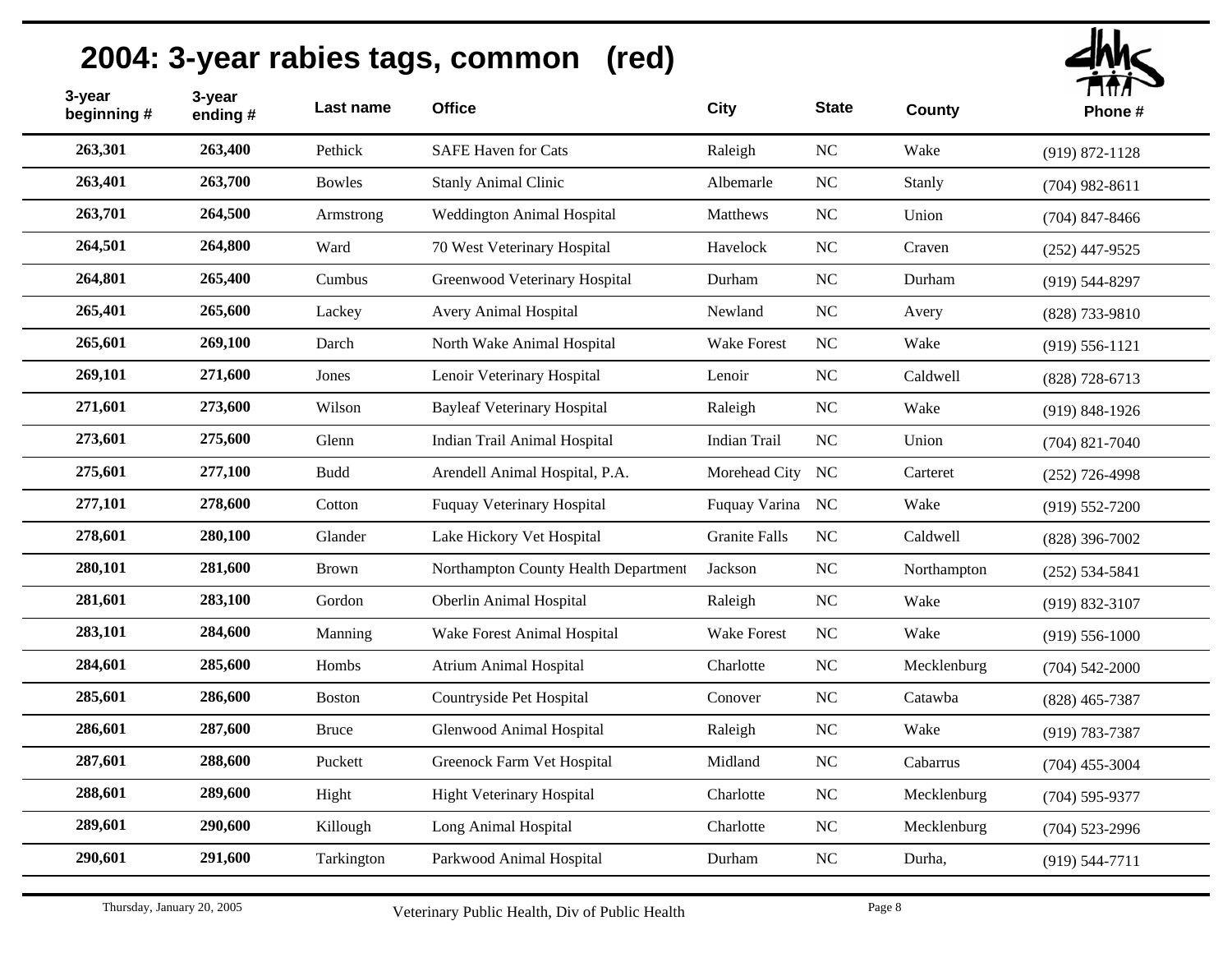| 3-year<br>beginning # | 3-year<br>ending# | Last name      | <b>Office</b>                        | City           | <b>State</b> | County          | $\blacksquare$<br>Phone # |
|-----------------------|-------------------|----------------|--------------------------------------|----------------|--------------|-----------------|---------------------------|
| 291,601               | 292,600           | Stamey         | River City Animal Hospital           | Elizabeth City | NC           | Pasquotank      | $(252)$ 338-5040          |
| 292,601               | 293,600           | Jones          | VCA Durant Road Animal Hospital #489 | Raleigh        | NC           | Wake            | $(919)$ 847-5533          |
| 293,601               | 294,600           | Newlin         | Watauga Veterinary Hospital          | Boone          | $_{\rm NC}$  | Watauga         | $(828)$ 297-3300          |
| 294,601               | 295,100           | Hester, III    | All Creatures Animal Clinic          | Rolesville     | NC           | Wake            | $(919) 554 - 2222$        |
| 295,101               | 295,600           | Wallace        | Banfield The Pet Hospital #1170      | Portland       | <b>OR</b>    | Wake            | $(919) 771 - 2344$        |
| 295,601               | 296,100           | <b>Bullock</b> | <b>Bullock Animal Clinic</b>         | New Bern       | NC           | Craven          | $(252) 637-6161$          |
| 296,101               | 296,600           | <b>Bissell</b> | Charlotte Cat Clinic                 | Charlotte      | NC           | Mecklenburg     | $(704)$ 375-7558          |
| 296,601               | 297,100           | Conness        | <b>Companion Animal Hospital</b>     | Shallotte      | NC           | Brunswick       | $(910) 754 - 7282$        |
| 297,101               | 297,600           | Lowry          | Eastridge Animal Hospital            | Gastonia       | NC           | Gaston          | $(704)$ 869-9400          |
| 297,601               | 298,100           | Hutsell        | Fairview Animal Hospital             | Fairview       | NC           | <b>Buncombe</b> | $(828) 628 - 3557$        |
| 298,101               | 298,600           | Schutz         | Foothills Mobile Veterinary Service  | Marion         | NC           | McDowell        | $(828)$ 738-3883          |
| 298,601               | 299,100           | Fisher         | Veterinary House Calls of Hickory    | Hickory        | NC           | Catawba         | $(828)$ 345-1998          |
| 299,101               | 299,600           | Covington      | Mitchell Mill Animal Hospital        | Raleigh        | NC           | Wake            | $(919)$ 266-8177          |
| 299,601               | 300,800           | Guzman         | X-Way Road Animal Hospital           | Laurinburg     | <b>NC</b>    | Scotland        | $(910)$ 276-5300          |
| 300,801               | 303,200           | Manning        | Pamlico Animal Hospital              | Washington     | NC           | <b>Beaufort</b> | $(252)$ 946-7978          |
| 303,201               | 305,000           | Beretich       | Vets for Pets                        | Dunn           | NC           | Harnett         | $(910) 892 - 3540$        |
| 305,001               | 306,600           | Dozier         | Hickory Grove Animal Hospital        | Charlotte      | NC           | Mecklenburg     | $(704)$ 544-6313          |
| 306,601               | 307,800           | <b>Barnes</b>  | <b>Topsail Animal Hospital</b>       | Hampstead      | NC           | Pender          | $(910)$ 270-4401          |
| 307,801               | 309,100           | Inscoe         | Newton Veterinary Clinic             | Newton         | $_{\rm NC}$  | Catawba         | $(828)$ 464-5020          |
| 309,101               | 309,900           | Coulthurst     | Banfield Pet Hospital #597           | Portland       | <b>OR</b>    | Wake            | $(919)$ 661-1926          |
| 309,901               | 311,800           | Pope           | Viewmont Animal Hospital             | Hickory        | NC           | Catawba         | $(828)$ 328-2448          |
| 311,801               | 313,100           | Dick           | Magnolia Animal Hospital             | Deland         | FL           | Wake            | $(919) 873 - 9190$        |
| 313,101               | 314,300           | Little         | Coddle Creek Animal Hospital         | Concord        | $\rm NC$     | Cabarrus        | $(704)$ 795-9005          |
|                       |                   |                |                                      |                |              |                 |                           |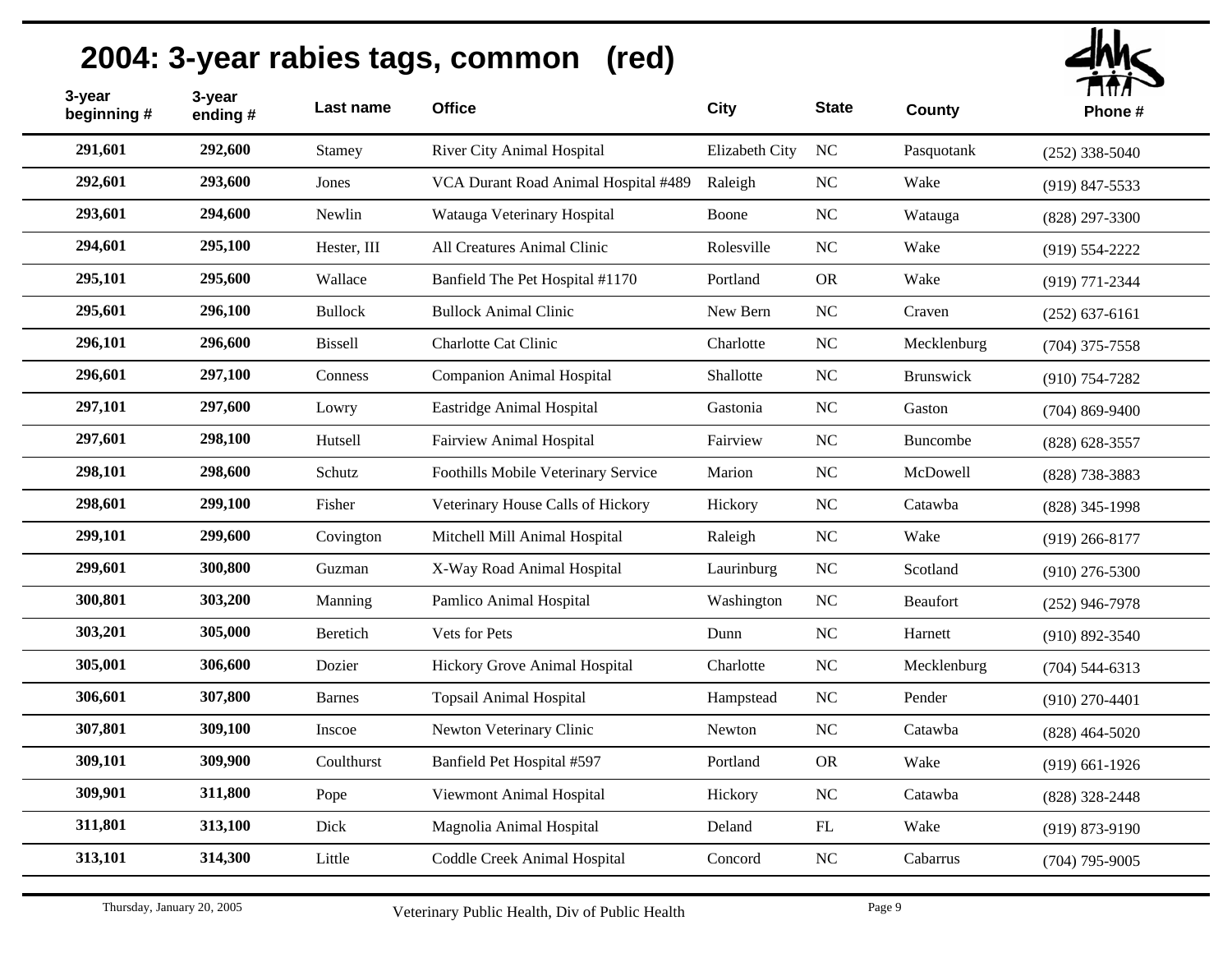| 3-year<br>beginning # | 3-year<br>ending# | Last name        | <b>Office</b>                            | <b>City</b>       | <b>State</b> | County      | ГІПЛ<br>Phone#     |
|-----------------------|-------------------|------------------|------------------------------------------|-------------------|--------------|-------------|--------------------|
| 314,301               | 315,400           | Mendoza          | <b>Stage Road Animal Hospital</b>        | Angier            | NC           | Harnett     | $(919) 639 - 3337$ |
| 315,401               | 317,500           | Lewis            | Falls Village Vet Hospital               | Raleigh           | $\rm NC$     | Wake        | $(919) 847 - 0141$ |
| 317,501               | 318,800           | Beck             | Independence Veterinary Clinic           | Charlotte         | NC           | Mecklenburg | $(704)$ 841-1313   |
| 318,801               | 319,600           | Said             | Academy Veterinary Hospital              | Durham            | NC           | Durham      | $(919) 688 - 6628$ |
| 319,601               | 320,400           | <b>Burroughs</b> | <b>Community Animal Hospital</b>         | Wendell           | NC           | Wake        | $(919)$ 365-6302   |
| 320,401               | 321,200           | Wilhalf          | Just Cats Veterinary Hospital            | Wilmington        | NC           | New Hanover | $(910)$ 792-9996   |
| 321,201               | 322,000           | Stanbery         | Mitchell Veterinary Clinic               | Spruce Pine       | NC           | Mitchell    | $(828)$ 765-6039   |
| 322,001               | 322,600           | Williston        | Armstrong Animal Clinic                  | Charlotte         | NC           | Mecklenburg | $(704)$ 334-1996   |
| 322,601               | 324,300           | Warren           | LakeCross Veterinary Hospital            | Davidson          | $\rm NC$     | Mecklenburg | $(704)$ 948-6300   |
| 324,301               | 325,900           | Mercer           | SouthPark Animal Hospital                | Charlotte         | NC           | Mecklenburg | $(704)$ 523-3457   |
| 325,901               | 326,800           | Dalrymple        | Oak Grove Animal Hospital                | Durham            | NC           | Durham      | $(919) 598 - 0001$ |
| 326,801               | 327,600           | Mangum           | <b>Locust Animal Clinic</b>              | Locust            | $\rm NC$     | Stanly      | $(704) 888 - 6590$ |
| 327,601               | 328,300           | Gintis           | Lake Pine Animal Hospital                | Apex              | NC           | Wake        | $(919)$ 380-1157   |
| 328,301               | 329,000           | Grant            | Lake Wheeler Veterinary Hospital         | Raleigh           | $\rm NC$     | Wake        | $(919) 829 - 5511$ |
| 329,001               | 329,700           |                  | Wayne County Animal Control              | Goldsboro         | $\rm NC$     | Wayne       | $(919) 731 - 1439$ |
| 329,701               | 330,300           | Sheegog, Jr.     | <b>Onslow Animal Hospital</b>            | Jacksonville      | NC           | Onslow      | $(910)$ 347-1219   |
| 330,301               | 330,900           | Bonner           | North Wayne Animal Hospital              | Pikeville         | $\rm NC$     | Wayne       | $(919)$ 242-6044   |
| 330,901               | 331,700           | Sauls, ACO       | <b>Orange County Animal Control</b>      | Hillsborough      | NC           | Orange      | $(919)$ 245-2081   |
| 331,701               | 332,400           | Powell           | Wellington Animal Hospital               | Cary              | $\rm NC$     | Wake        | $(919) 851 - 7475$ |
| 332,401               | 333,000           | Gintis           | Swift Creek Animal Hospital              | Raleigh           | $\rm NC$     | Wake        | $(919) 851 - 8387$ |
| 333,001               | 333,600           | Truitt           | Midway Veterinary Clinic                 | <b>Bear Creek</b> | NC           | Chatham     | $(919) 837 - 2985$ |
| 333,601               | 334,200           | Rodeffer         | Mebane Pet Clinic                        | Mebane            | NC           | Alamance    | $(919)$ 304-5200   |
| 334,201               | 334,800           | Sigmon           | <b>Creature Comforts Animal Hospital</b> | Cary              | $\rm NC$     | Wake        | $(919)$ 387-3435   |
|                       |                   |                  |                                          |                   |              |             |                    |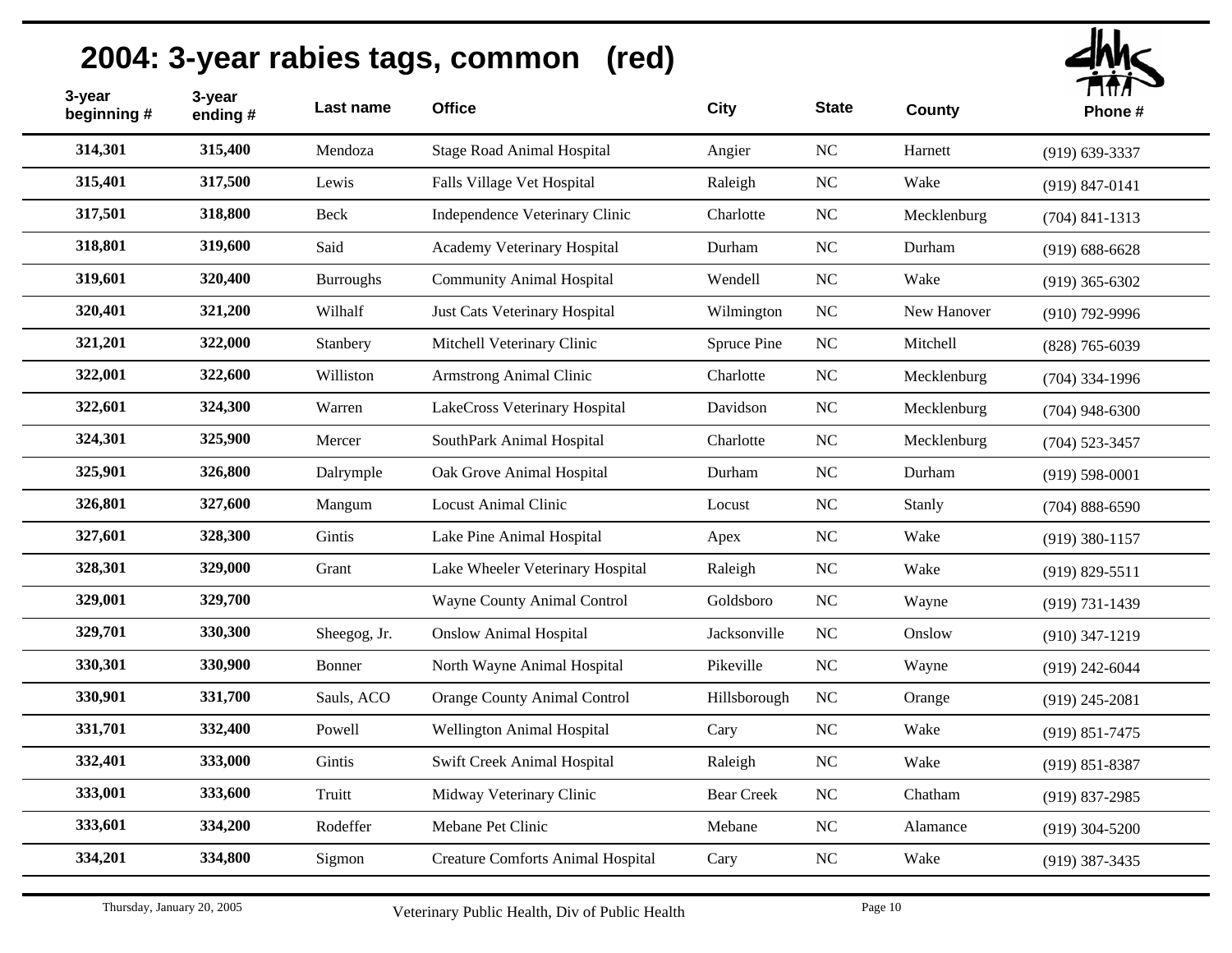| 3-year<br>beginning # | 3-year<br>ending# | Last name      | <b>Office</b>                                  | <b>City</b>      | <b>State</b> | County       | ППЛ<br>Phone#      |
|-----------------------|-------------------|----------------|------------------------------------------------|------------------|--------------|--------------|--------------------|
| 334,801               | 335,600           | Cochrane       | VCA Cornerstone Animal Hospital                | Cary             | $\rm NC$     | Wake         | $(919)$ 319-1555   |
| 335,601               | 336,400           | <b>Brown</b>   | Piper Glen Animal Hospital                     | Charlotte        | NC           | Mecklenburg  | $(704) 541 - 7171$ |
| 336,401               | 337,100           | Dalton, Jr.    | Central Animal Hospital                        | Fayetteville     | $\rm NC$     | Cumberland   | $(910)$ 484-5104   |
| 337,101               | 337,700           | Padfield       | Academy East Veterinary Hospital               | Fuquay Varina NC |              | Wake         | $(919) 552 - 1040$ |
| 337,701               | 338,300           | Price, Jr.     | <b>Cumberland Animal Hospital</b>              | Fayetteville     | NC           | Cumberland   | $(610)$ 822-3337   |
| 338,301               | 338,900           | Fisher         | <b>Fisher Veterinary Hospital</b>              | Raleigh          | NC           | Wake         | $(919) 790 - 0412$ |
| 338,901               | 339,500           | Horstman       | Woodlawn Animal Hospital                       | Charlotte        | NC           | Mecklenburg  | $(704)$ 523-3576   |
| 339,501               | 339,900           | <b>Simmons</b> | <b>Butner Veterinary Clinic</b>                | <b>Butner</b>    | NC           | Granville    | $(919) 575 - 6210$ |
| 339,901               | 340,300           | Metz           | Companion Animal Hospital of Wakefield Raleigh |                  | NC           | Wake         | $(919)$ 488-5300   |
| 340,301               | 340,700           | Krakowski      | Green Level Animal Hospital                    | Cary             | NC           | Wake         | $(919)$ 469-8114   |
| 340,701               | 341,100           | <b>Nicks</b>   | Nicks Veterinary Hospital                      | Charlotte        | NC           | Mecklenburg  | $(704)$ 523-8015   |
| 341,101               | 341,500           | Tysor          | Chatham Veterinary Service                     | Siler City       | NC           | Chatham      | $(919) 742 - 4441$ |
| 341,501               | 341,900           | <b>Bridges</b> | <b>Bridges Mobile Service</b>                  | Grover           | NC           | Cleveland    | $(704)$ 937-3300   |
| 341,901               | 342,100           | Dienhart       | Hilltop Animal Hospital                        | Fuquay Varina    | NC           | Wake         | $(919) 552 - 5232$ |
| 342,101               | 342,200           | Beagle         | <b>Burlington Animal Shelter</b>               | Haw River        | NC           | Alamance     | $(336)$ 578-1386   |
| 342,201               | 343,000           | Sullivan       | <b>Six Forks Animal Hospital</b>               | Raleigh          | $\rm NC$     | Wake         | (919) 847-5854     |
| 343,001               | 343,700           | Thomann        | Mobile Vet Clinic                              | Charlotte        | $\rm NC$     | Mecklenburg  | $(704)$ 522-0677   |
| 343,701               | 344,300           | Walker         | Armadale Animal Hospital                       | Raleigh          | $\rm NC$     | Wake         | $(919) 847 - 1972$ |
| 344,301               | 344,900           | McMahon        | <b>Burke Animal Clinic</b>                     | Morganton        | $\rm NC$     | <b>Burke</b> | $(828)$ 437-0481   |
| 344,901               | 345,300           | Vadala-Barbour | Crepe Myrtle Animal Hospital                   | Angier           | NC           | Harnett      | $(919)$ 639-8387   |
| 345,301               | 345,700           | Snyder         | Hemlock Bluffs Animal Hospital                 | Cary             | NC           | Wake         | $(919)$ 362-1223   |
| 345,701               | 346,000           | Jordan         | Animal Care Clinic                             | Laurinburg       | NC           | Scotland     | $(910)$ 277-7231   |
| 346,001               | 346,300           | Highsmith      | Animal Kingdom Veterinary Hospital             | Cary             | $\rm NC$     | Wake         | $(919)$ 460-9111   |
|                       |                   |                |                                                |                  |              |              |                    |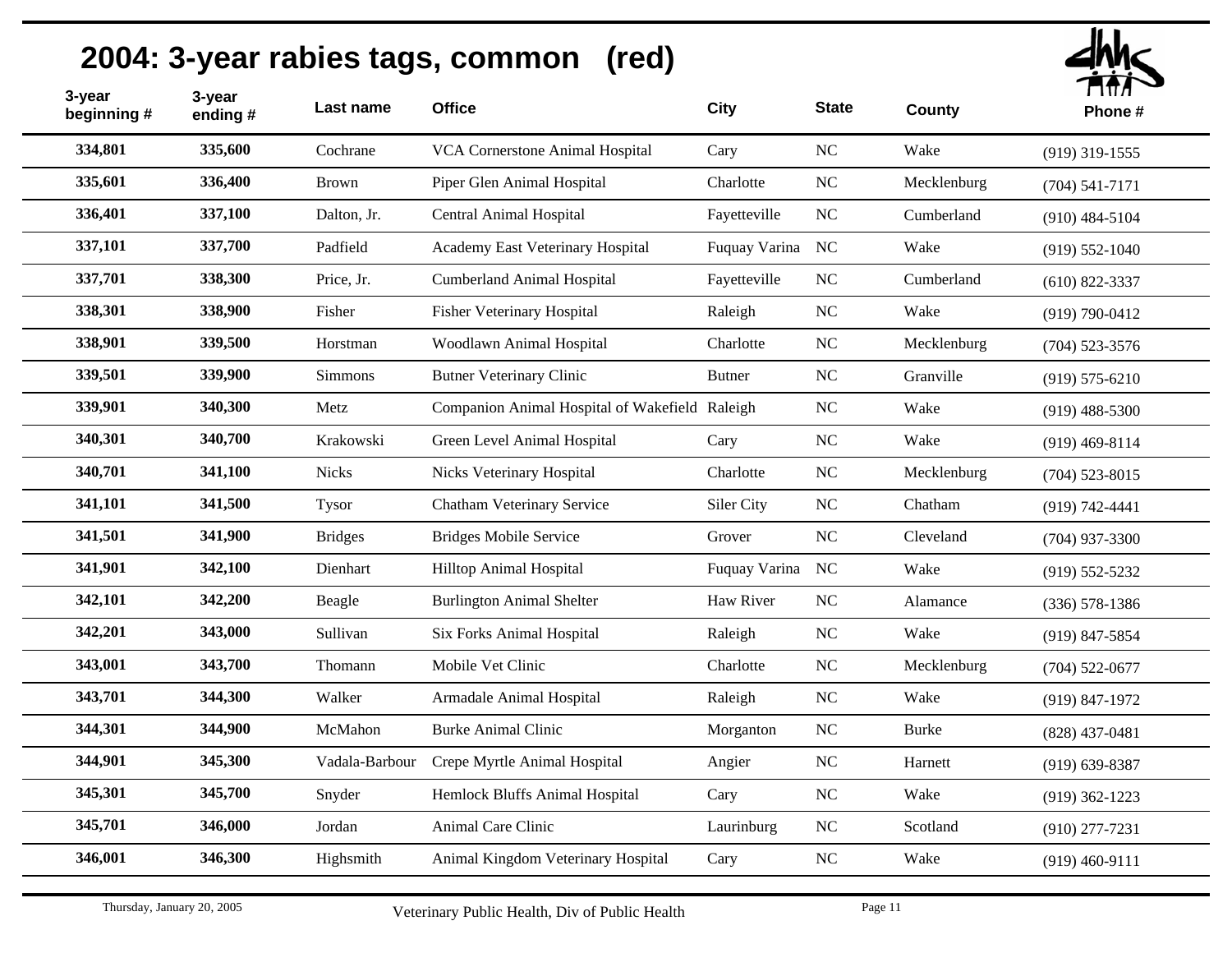| 3-year<br>beginning # | 3-year<br>ending# | Last name      | <b>Office</b>                                  | <b>City</b>          | <b>State</b>     | County        | <b>TIAN</b><br>Phone# |
|-----------------------|-------------------|----------------|------------------------------------------------|----------------------|------------------|---------------|-----------------------|
| 346,301               | 346,600           | Scott          | Banfield The Pet Hospital #406                 | Portland             | <b>OR</b>        | Mecklenburg   | $(704)$ 847-7001      |
| 346,601               | 346,900           | Karl           | Falconbridge Animal Hospital                   | Chapel Hill          | NC               | Durham        | $(919)$ 403-5591      |
| 346,901               | 347,200           | Gemeinhardt    | Latitude 36 Veterinary Services                | Germanton            | NC               | <b>Stokes</b> | $(336) 593 - 5422$    |
| 347,201               | 347,500           | Nusbaum        | North College Road Animal Hospital             | Wilmington           | NC               | New Hanover   | $(910)$ 452-2273      |
| 347,501               | 347,800           | Huff           | <b>Plantation Animal Hospital</b>              | Clayton              | NC               | Johnston      | $(919)$ 359-9977      |
| 347,801               | 348,100           | Souder         | South Robeson Veterinary Clinic                | Fairmont             | NC               | Robeson       | $(910) 628 - 7178$    |
| 348,101               | 348,400           | Queck          | The Carolinas Animal Hospital                  | Charlotte            | NC               | Mecklenburg   | $(704)$ 588-9788      |
| 348,401               | 348,700           | Neunzig        | The Pet Hospital                               | <b>Bessemer City</b> | NC               | Gaston        | $(704)$ 629-5390      |
| 348,701               | 348,900           | Sewell         | <b>Crestview Veterinary Hospital</b>           | Marion               | NC               | McDowell      | $(828) 659 - 2060$    |
| 348,901               | 349,000           | Smith          | Second Chance Pet Adoptions                    | Cary                 | NC               | Wake          | (919) 779-3829        |
| 349,001               | 349,100           | Samson         | <b>Coastal Animal Hospital</b>                 | Kitty Hawk           | NC               | Dare          | $(252)$ 261-3960      |
| 349,101               | 349,700           | <b>Staten</b>  | Pet-Vet-House Call                             | Raleigh              | NC               | Wake          | $(919) 676 - 3130$    |
| 349,701               | 350,300           | Smith          | Four Paws Animal Clinic                        | Burlington           | $_{\rm NC}$      | Orange        | $(919)$ 942-1788      |
| 350,301               | 350,700           | <b>Bradler</b> | Animal House Calls                             | Hampstead            | $_{\mathrm{NC}}$ | Pender        | $(910)$ 270-2010      |
| 350,701               | 351,100           | Amat           | Poplar Animal Hospital                         | Concord              | NC               | Cabarrus      | $(704)$ 795-7200      |
| 351,101               | 351,500           | Bush           | Veterinary Home Services                       | Raleigh              | NC               | Wake          | $(919) 847 - 2255$    |
| 351,501               | 351,800           | Allred         | Allred's Mobile Veterinary Care                | Yadkinville          | $_{\rm NC}$      | Yadkin        | $(336) 682 - 7107$    |
| 351,801               | 352,100           | White          | Catawba Heights Animal Hospital                | Belmont              | NC               | Gaston        | $(704)$ 827-0616      |
| 352,101               | 352,400           | Covington      | Oak Park Creedmoor Road Veterinary Hos Raleigh |                      | $_{\rm NC}$      | Wake          | $(919) 781 - 0696$    |
| 352,401               | 352,700           | Weston         | Jordan Lake Animal Hospital                    | Pittsboro            | $_{\rm NC}$      | Chatham       | $(919) 542 - 5424$    |
| 352,701               | 353,000           | Davis          | <b>Asheville Veterinary Housecalls</b>         | Asheville            | NC               | Buncombe      | $(828)$ 254-2221      |
| 353,001               | 353,300           | Graves         | Veterinary Housecalls/Mobile Care              | Charlotte            | NC               | Mecklenburg   | $(704)$ 846-2648      |
| 353,301               | 353,600           | Nabel          | James Landing Vet Hospital                     | Jamestown            | NC               | Guilford      | $(336) 852 - 9800$    |
|                       |                   |                |                                                |                      |                  |               |                       |

lhh $\sim$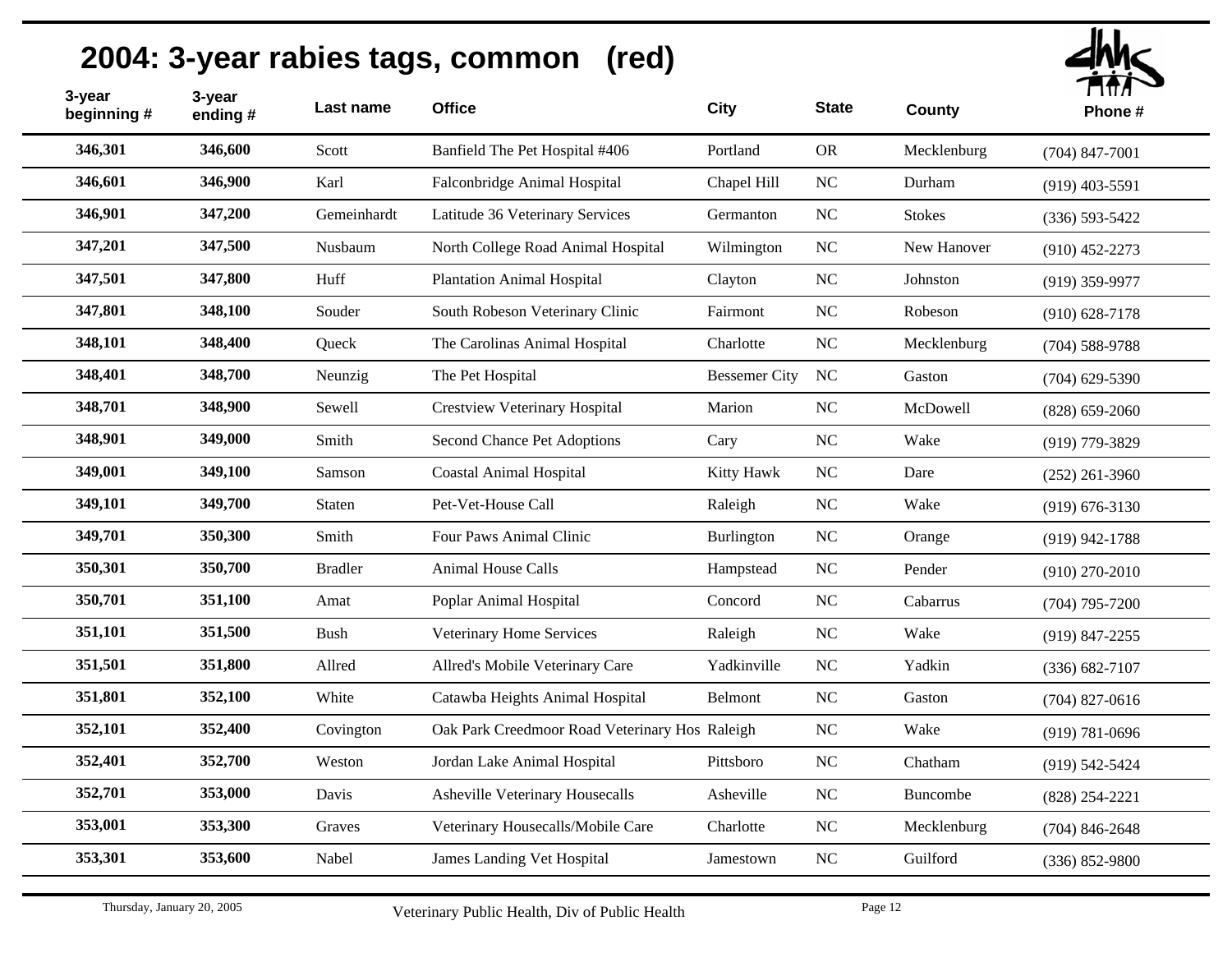| 2004: 3-year rabies tags, common<br>(red) |                   |                 |                                                    |                      |              |               |                    |  |
|-------------------------------------------|-------------------|-----------------|----------------------------------------------------|----------------------|--------------|---------------|--------------------|--|
| 3-year<br>beginning#                      | 3-year<br>ending# | Last name       | <b>Office</b>                                      | City                 | <b>State</b> | <b>County</b> | Phone#             |  |
| 353,601                                   | 353,800           | Moore           | All Creatures Pet Hospital                         | Stanley              | NC           | Gaston        | $(704)$ 263-1366   |  |
| 353,801                                   | 354,000           | <b>O'Malley</b> | E & B Veterinary Services                          | Warrenton            | <b>NC</b>    | Warren        | $(252)$ 257-0737   |  |
| 354,001                                   | 354,200           | Heron           | Flat River Veterinary Hospital                     | Linville Falls       | NC           | Durham        | $(919)$ 477-4210   |  |
| 354,201                                   | 354,400           | Ipock           | <b>Institute Veterinary Service</b>                | LaGrange             | NC           | Lenoir        | $(252) 566 - 5041$ |  |
| 354,401                                   | 354,600           | Gardner         | Large Animal Medicine & Surgery                    | Salisbury            | NC           | Rowan         | $(704)$ 637-0546   |  |
| 354,601                                   | 354,800           | Miller          | Miller Animal Hospital                             | Matthews             | NC           | Mecklenburg   | $(704)$ 847-0224   |  |
| 354,801                                   | 355,000           | Pearson         | Mountain Laurel Mobile                             | Lenoir               | NC           | Caldwell      | $(828)$ 758-7860   |  |
| 355,001                                   | 355,200           | Windram         | New Hope Animal Hospital                           | Durham               | <b>NC</b>    | Durham        | $(919)$ 490-2000   |  |
| 355,201                                   | 355,400           | O'Hara          | O'Hara Veterinary Clinic                           | Charlotte            | NC           | Mecklenburg   | $(704)$ 372-2537   |  |
| 355,401                                   | 355,600           | Scotton         | Southeast Community Animal Hospital                | Greensboro           | NC           | Guilford      | $(336) 674 - 1002$ |  |
| 355,601                                   | 355,800           | <b>Simmons</b>  | Springs Road Animal Hospital                       | Hickory              | NC           | Catawba       | $(828)$ 256-2151   |  |
| 355,801                                   | 356,000           | Gill            | Wilkinson Animal Hospital                          | Gastonia             | <b>NC</b>    | Gastong       | $(704)$ 824-9876   |  |
| 356,001                                   | 356,200           | Hamrick         | Lexington Large Animal                             | Lexington            | NC           | Davidson      | $(336)$ 787-4901   |  |
| 356,201                                   | 356,400           | Samuels         | All Walks of Life                                  | <b>Willow Spring</b> | NC           | Wake          | $(919)$ 567-2965   |  |
| 356,401                                   | 356,600           | Boyd            | Boyd's Animal Clinic                               | Havelock             | NC           | Craven        | $(252)$ 447-4018   |  |
| 356,601                                   | 356,900           | Spencer         | Dickson Animal Clinic                              | Gastonia             | NC           | Gaston        | $(704)$ 824-9160   |  |
| 356,901                                   | 357,200           | Lattimore       | House Call Practice for Pets                       | Raleigh              | <b>NC</b>    | Wake          | $(919) 874 - 7406$ |  |
| 357,201                                   | 357,400           | <b>Bulluck</b>  | <b>Eastern Equine Veterinary Services</b>          | Farmville            | NC           | Greene        | $(252)$ 753-3162   |  |
| 357,401                                   | 357,600           | <b>Bush</b>     | Dr. Kate's Mobile Veterinary Practice              | Raleigh              | $\rm NC$     | Wake          | $(919) 832 - 2000$ |  |
| 357,601                                   | 357,800           | Cardenas        | 3H Veterinary Services                             | Cary                 | <b>NC</b>    | Wake          | $(919)$ 380-1687   |  |
| 357,801                                   | 357,900           | <b>Sifers</b>   | After Hours Small Animal Emergency Clin Raleigh    |                      | <b>NC</b>    | Wake          | $(919) 781 - 5147$ |  |
| 357,901                                   | 358,000           | Chappell        | After Hours Veterinary Emergency Clinic Greensboro |                      | <b>NC</b>    | Guilford      | $(336) 851 - 1990$ |  |
| 358,001                                   | 358,100           | Moser           | Animal Medical Center                              | Danville             | VA           | <b>VA</b>     | $(434)$ 793-6477   |  |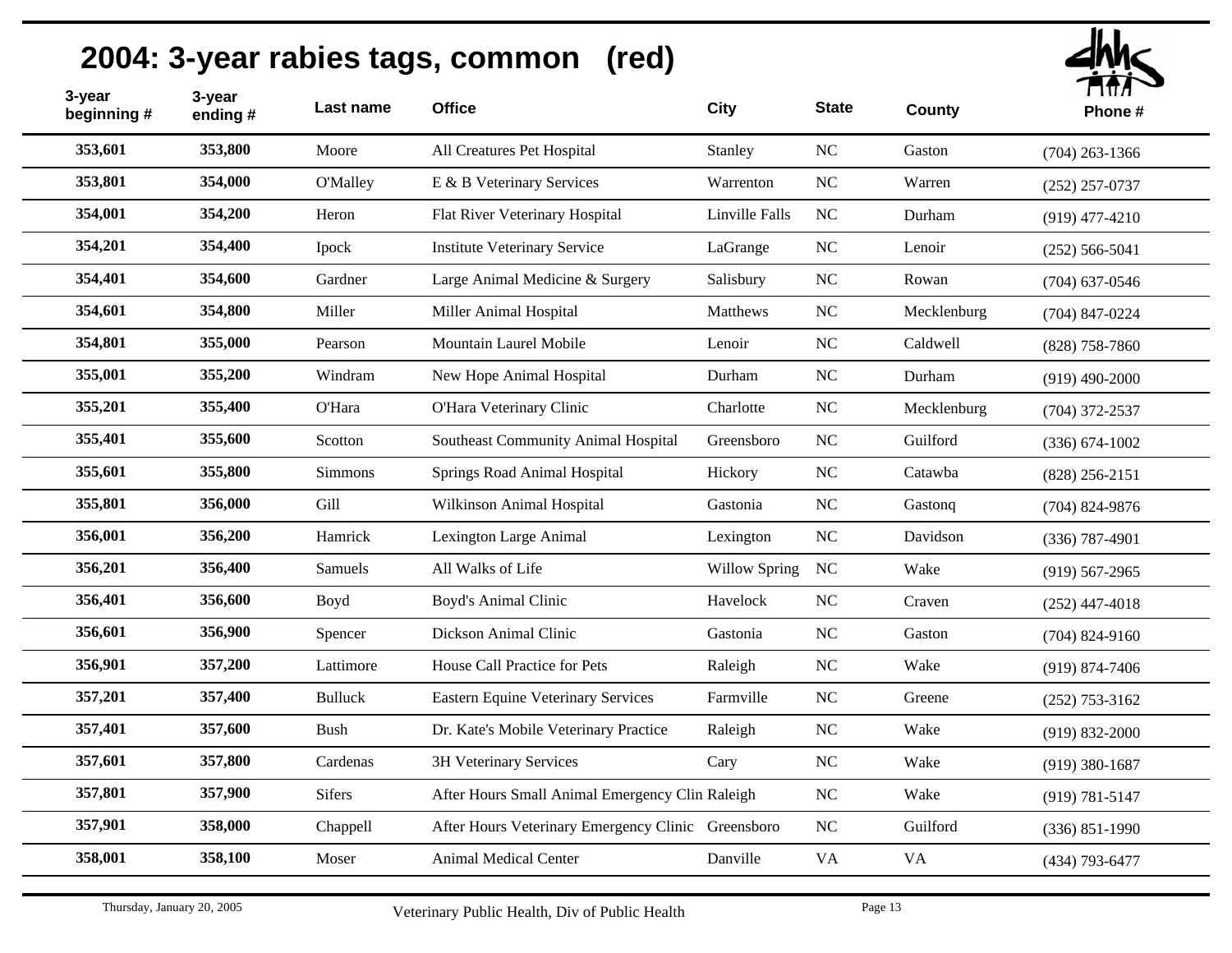| 3-year<br>beginning # | 3-year<br>ending# | Last name    | <b>Office</b>                                  | <b>City</b>       | <b>State</b> | <b>County</b> | т нил<br>Phone#    |
|-----------------------|-------------------|--------------|------------------------------------------------|-------------------|--------------|---------------|--------------------|
| 358,101               | 358,200           | Edmunds      | Animal Medical Clinic of South Boston          | South Boston      | <b>VA</b>    | <b>VA</b>     | $(434) 575 - 0034$ |
| 358,201               | 358,300           | Dutterer     | Applewood Veterinary Hospital, P.A.            | Dallas            | NC           | Gaston        | $(704)$ 922-0532   |
| 358,301               | 358,400           | Uhlinger     | Brandywine Equine Clinic                       | Apex              | NC           | Chatham       | $(919)$ 362-1345   |
| 358,401               | 358,500           | Scott        | <b>Brentwood Veterinary Center</b>             | Wilson            | NC           | Wilson        | $(252)$ 243-6252   |
| 358,501               | 358,600           | Pearman      | Carolina Cat Clinic                            | Gastonia          | <b>NC</b>    | Gaston        | $(704)$ 865-5554   |
| 358,601               | 358,700           | <b>Bass</b>  | Carolina Veterinary Specialists                | Huntersville      | NC           | Mecklenburg   | $(704)$ 949-1100   |
| 358,701               | 358,800           | Dahl, Jr.    | Clarksville Vet Clinic                         | Clarksville       | <b>VA</b>    | VA            | $(434)$ 374-0166   |
| 358,801               | 358,900           | Morton       | Elizabethtown Veterinary Hospital              | Clarkton          | NC           | Bladen        | $(910) 862 - 3000$ |
| 358,901               | 359,000           | Suggs        | <b>Gaston Veterinary Hospital</b>              | Gastonia          | <b>NC</b>    | Gaston        | $(704)$ 864-5739   |
| 359,001               | 359,100           | Brazzell     | Healing Springs Animal Hospital                | Galax             | <b>VA</b>    | VA            | $(276)$ 236-5103   |
| 359,101               | 359,200           | Parks        | Large Animal Health Services, Inc.             | Asheboro          | <b>NC</b>    | Randolph      | $(336) 629 - 8910$ |
| 359,201               | 359,300           | Lineberger   | Lineberger Veterinary Hospital                 | Gastonia          | NC           | Gaston        | $(704)$ 824-8451   |
| 359,301               | 359,400           | Turner       |                                                | Benson            | NC           | Johnston      | $(910)$ 596-5725   |
| 359,401               | 359,500           | <b>Boles</b> | Mobile Veterinary Care                         | Charlotte         | NC           | Mecklenburg   | $(704)$ 849-9557   |
| 359,501               | 359,600           | Smith        | Mt. Herman Animal Clinic                       | Danville          | <b>VA</b>    | <b>VA</b>     | $(434) 886 - 2499$ |
| 359,601               | 359,700           | Fish         | NCSU - CVM - Lab Animal Resources              | Raleigh           | NC           | Wake          | $(919) 513 - 6340$ |
| 359,701               | 359,800           | Dimond       | Oriental Pet Clinic                            | Oriental          | NC           | Pamlico       | $(252)$ 249-2775   |
| 359,801               | 359,900           | Marshall     | Paws & Claws Mobile Vet                        | Huntersville      | <b>NC</b>    | Mecklenburg   | $(704)$ 779-4200   |
| 359,901               | 360,000           | Kirkman      |                                                | Siler City        | NC           | Chatham       | $(919) 742 - 5500$ |
| 360,001               | 360,100           | Hamilton     | Southern Pines Equine Associates               | Southern Pines NC |              | Moore         | $(910)$ 692-8640   |
| 360,101               | 360,200           | Blackwelder  | Statesville Bovine/Equine Clinic               | Statesvilleq      | <b>NC</b>    | Iredell       | $(704)$ 873-1743   |
| 360,201               | 360,300           | Konvalinka   | Triangle Pet Emergency Treatment Servic Durham |                   | $_{\rm NC}$  | Durham        | $(919)$ 489-0615   |
| 360,301               | 360,400           | Corbin       | Veterinary Hospital of Pleasant Garden         | Greensboro        | NC           | Guilford      | $(336)$ 676-8387   |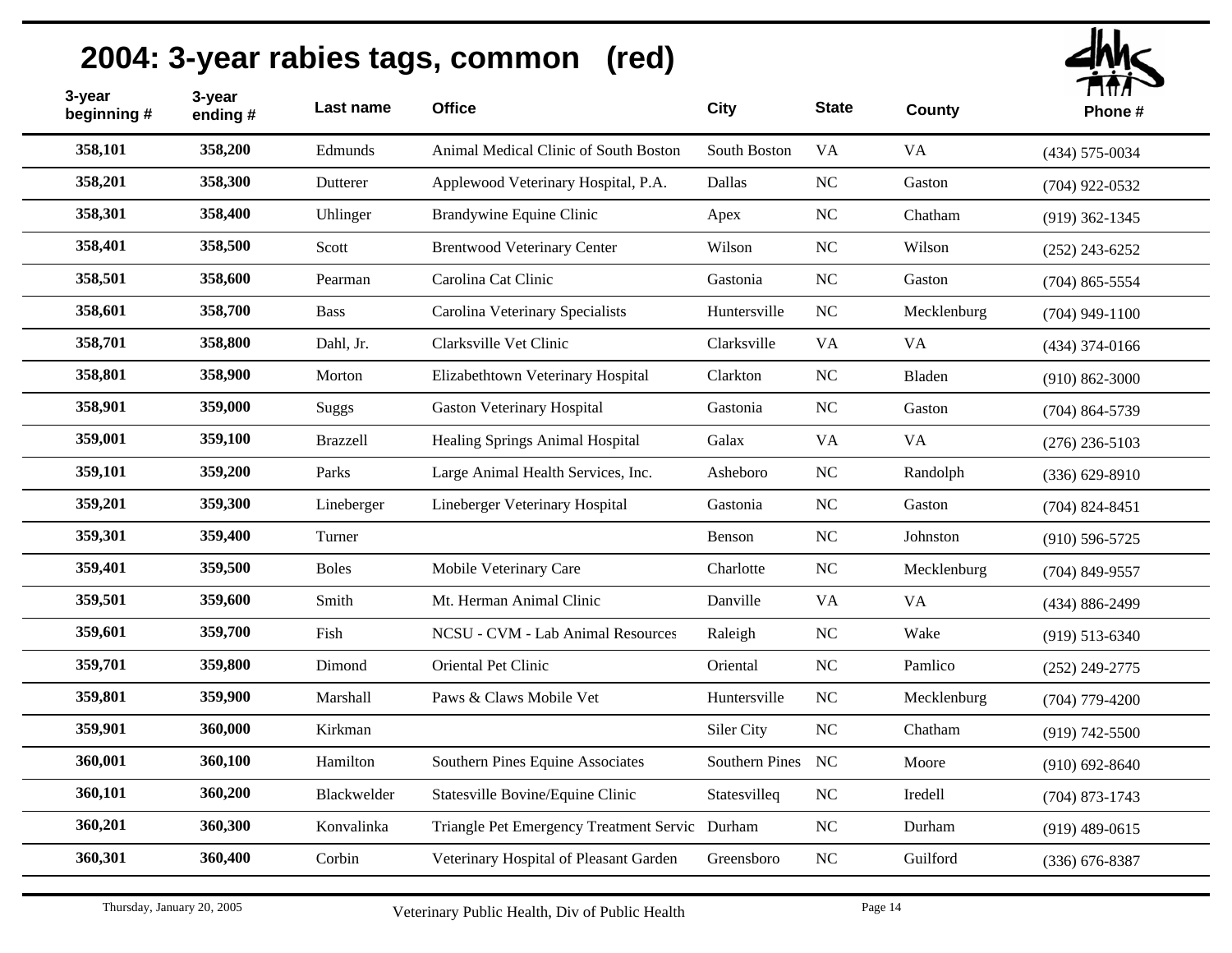| 3-year<br>beginning # | 3-year<br>ending# | Last name     | <b>Office</b>                            | City              | <b>State</b> | County      | ППЛ<br>Phone#      |
|-----------------------|-------------------|---------------|------------------------------------------|-------------------|--------------|-------------|--------------------|
| 360,401               | 360,500           | Federhart     | Whispering Waters Animal Care            | Boone             | NC           | Watauga     | $(828)$ 264-8077   |
| 360,501               | 360,600           | Haskins       | Bar None Mobile Veterinary Services      | Apex              | NC           | Wake        | $(919) 772 - 9400$ |
| 360,601               | 360,700           | Phillips      | Phillips Animal Medical Hospital         | Gastonia          | NC           | Gaston      | $(704)$ 867-3514   |
| 360,701               | 360,800           | McCashin      | Carolina Equine Clinic                   | Southern Pines NC |              | Moore       | $(910) 692 - 8680$ |
| 360,801               | 360,900           | Wright        |                                          | Eden              | $\rm NC$     | Rockingham  | $(336) 623 - 9260$ |
| 360,901               | 361,000           | <b>Byrd</b>   | Byrd Mobile Equine                       | Southern Pines NC |              | Moore       | $(910) 603 - 1031$ |
| 361,001               | 361,100           | Jones         | <b>Livestock Veterinary Services</b>     | Kinston           | NC           | Lenoir      | $(252) 527 - 4960$ |
| 361,101               | 361,200           | Gochnauer     | Large Animal Vet Service                 | Cornelius         | $\rm NC$     | Mecklenburg | $(704)$ 895-8820   |
| 361,201               | 361,300           | Turner        |                                          | Benson            | $\rm NC$     | Johnston    | $(910) 596 - 5725$ |
| 361,301               | 361,400           | Teeter        | Veterinary HomeCare, Inc.                | Gastonia          | NC           | Gaston      | $(704)$ 854-6487   |
| 361,401               | 361,500           | Bellinger     | UNC - Chapel Hill                        | Chapel Hill       | $\rm NC$     | Orange      | $(919)$ 966-2906   |
| 361,501               | 361,600           | <b>Shanks</b> | Shanks Mobile Vet Clinic                 | Hickory           | $\rm NC$     | Catawba     | $(828)$ 381-1341   |
| 361,601               | 361,700           | Holmes        | Holmes Mobile Veterinary Service         | Valle Crucis      | NC           | Watauga     | $(828)$ 266-3959   |
| 361,701               | 361,800           | Close         | Close Calls                              | Raleigh           | $\rm NC$     | Wake        | $(919) 749 - 3590$ |
| 361,801               | 362,400           |               | <b>Cherokee County Health Department</b> | Murphy            | $\rm NC$     | Cherokee    | $(828) 835 - 3853$ |
| 362,401               | 362,500           | Woods         | Dogwood Equine Clinic                    | Southern Pines    | NC           | Moore       | $(910) 695 - 0585$ |
| 362,501               | 362,600           | Galphin       | S. Galphin Services                      | Raleigh           | $\rm NC$     | Wake        | $(919) 851 - 4936$ |
| 362,601               | 362,700           | Kimbrell      | Mid State Equine Hospital                | Liberty           | $\rm NC$     | Alamance    | $(336) 622 - 7447$ |
| 362,701               | 362,800           | Trainer       |                                          | <b>Burgaw</b>     | $\rm NC$     | Pender      | $(910)$ 259-2506   |
| 362,801               | 362,900           | Woodlief      |                                          | Raleigh           | NC           | Wake        | $(919) 836 - 8278$ |
| 362,901               | 363,000           | Tillotson     | <b>Tillotson Equine</b>                  | Leasburg          | $\rm NC$     | Caswell     | $(336)$ 330-0166   |
| 363,001               | 364,000           | Murray        | Parker Veterinary Hospital               | Charlotte         | $\rm NC$     | Mecklenburg | $(704)$ 399-8304   |
| 364,001               | 364,100           | Hite          | Nature Veterinary Center, Inc.           | South Hill        | <b>VA</b>    | <b>VA</b>   | $(434)$ 447-3553   |
|                       |                   |               |                                          |                   |              |             |                    |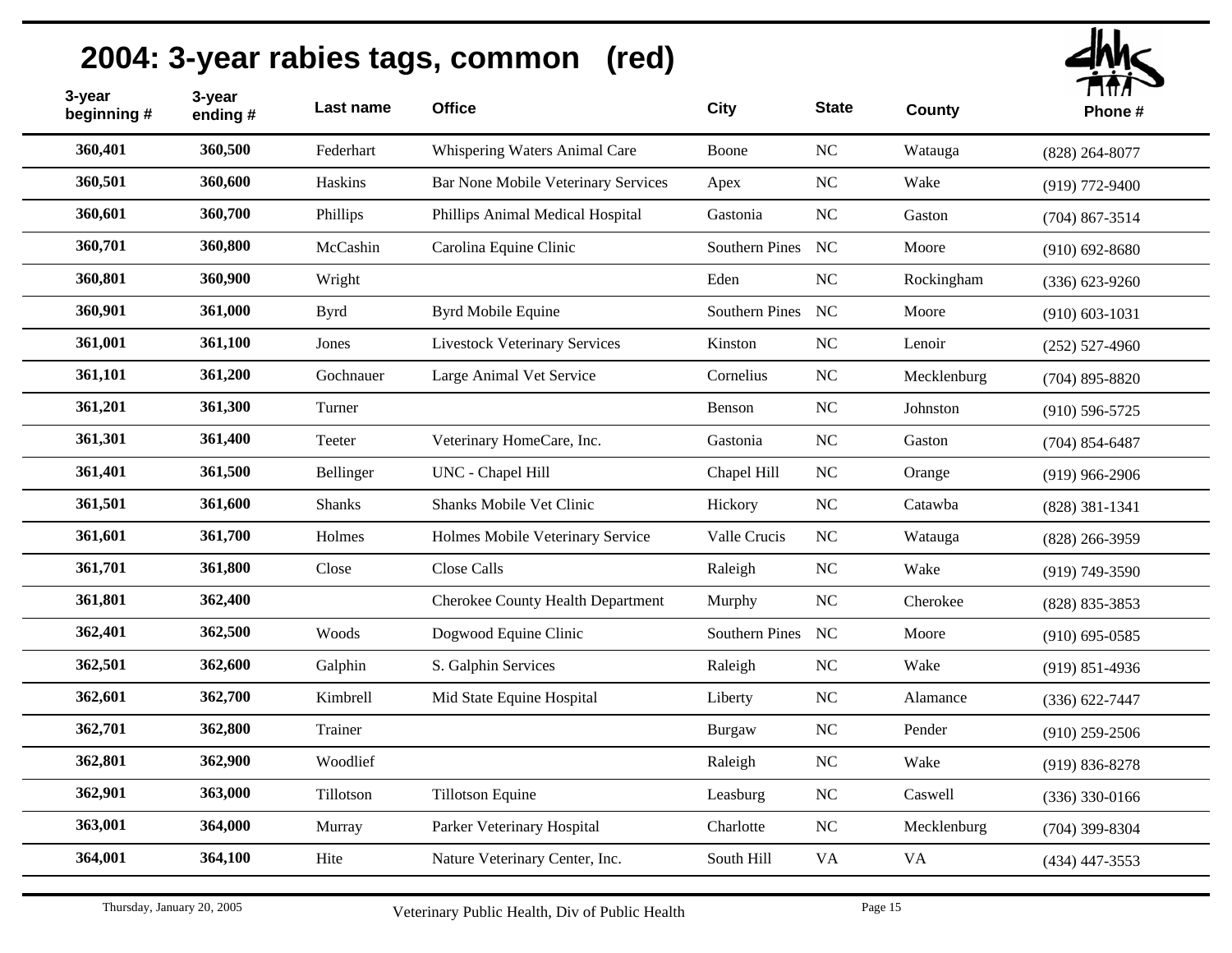| 364,101<br>364,200<br>Jordan<br>Large Animal Veterinary Services<br>Siler City<br>NC<br>Chatham<br>$(919)$ 663-5996<br>364,201<br>364,800<br><b>Burlington Road Animal Hospital</b><br>NC<br>Guilford<br>Upshaw, Jr.<br>Greensboro<br>$(336)$ 375-3939<br>364,801<br>364,900<br>Thompson Animal Hospital<br>Thompson<br>Wingate<br>NC<br>Union<br>$(704)$ 283-5942<br>364,901<br>365,300<br>Keel<br>Animal Hospital of Pitt County<br>Greenville<br>NC<br>Pitt<br>$(252)$ 756-0148<br>365,301<br>366,300<br>Rodeffer<br>Piedmont Veterinary Clinic<br>$_{\rm NC}$<br>Mebane<br>Orange<br>$(919) 732 - 2569$<br>366,301<br>369,800<br>Schneider<br>Camp Lejeune Veterinary Treatment Facili Tarawa Terrace NC<br>Onslow<br>$(910)$ 450-1607<br>369,801<br>369,900<br>Cotton<br>Ambassador Animal Hospital<br>Greensboro<br>NC<br>Guilford<br>$(336)$ 379-1227<br>369,901<br>370,900<br>Neuse River Veterinary Hospital<br>NC<br>Wake<br>Meyer<br>Wendell<br>$(919)$ 365-9001<br>370,901<br>371,700<br>NC<br>McGuire<br>Archdale Animal Hospital<br>Charlotte<br>Mecklenburg<br>$(704)$ 552-2333<br>371,701<br>371,900<br>White<br>Caring Hearts Animal Hospital<br>NC<br>Matthews<br>Union<br>$(704)$ 568-8123<br>371,901<br>372,200<br>NC<br>Souder<br>South Robeson Veterinary Clinic<br>Robeson<br>Fairmont<br>$(910)$ 628-7178<br>372,201<br>373,200<br>Stih<br>Animal Hospital in Whiteville<br>NC<br>Whiteville<br>Columbus<br>$(910) 642 - 3221$<br>373,201<br>373,700<br>$\rm NC$<br>Stewart<br>Stewart's Mountain View Animal Hospital Spruce Pine<br>Mitchell<br>$(828)$ 765-7059<br>373,701<br>374,700<br>Fulton<br>Pleasant Garden Animal Hospital<br>NC<br>Guilford<br>Greensboro<br>$(336)$ 273-9659<br>376,201<br>376,700<br>NC<br>Durham County Animal Shelter<br>Durham<br>Durham<br>Meyers<br>$(919) 560 - 0640$<br>376,701<br>376,800<br>Rogers Veterinary Hospital<br>NC<br>Siler City<br>Chatham<br>Rogers<br>$(919) 742 - 3646$<br>376,801<br>377,100<br>$\rm NC$<br>Russell<br>Western Wake Veterinary Service<br>Wake<br>Apex<br>$(919)$ 362-1344 |  |
|--------------------------------------------------------------------------------------------------------------------------------------------------------------------------------------------------------------------------------------------------------------------------------------------------------------------------------------------------------------------------------------------------------------------------------------------------------------------------------------------------------------------------------------------------------------------------------------------------------------------------------------------------------------------------------------------------------------------------------------------------------------------------------------------------------------------------------------------------------------------------------------------------------------------------------------------------------------------------------------------------------------------------------------------------------------------------------------------------------------------------------------------------------------------------------------------------------------------------------------------------------------------------------------------------------------------------------------------------------------------------------------------------------------------------------------------------------------------------------------------------------------------------------------------------------------------------------------------------------------------------------------------------------------------------------------------------------------------------------------------------------------------------------------------------------------------------------------------------------------------------------------------------------------------------------------------------------------------------------------------------------------------------------------------------------------------------|--|
|                                                                                                                                                                                                                                                                                                                                                                                                                                                                                                                                                                                                                                                                                                                                                                                                                                                                                                                                                                                                                                                                                                                                                                                                                                                                                                                                                                                                                                                                                                                                                                                                                                                                                                                                                                                                                                                                                                                                                                                                                                                                          |  |
|                                                                                                                                                                                                                                                                                                                                                                                                                                                                                                                                                                                                                                                                                                                                                                                                                                                                                                                                                                                                                                                                                                                                                                                                                                                                                                                                                                                                                                                                                                                                                                                                                                                                                                                                                                                                                                                                                                                                                                                                                                                                          |  |
|                                                                                                                                                                                                                                                                                                                                                                                                                                                                                                                                                                                                                                                                                                                                                                                                                                                                                                                                                                                                                                                                                                                                                                                                                                                                                                                                                                                                                                                                                                                                                                                                                                                                                                                                                                                                                                                                                                                                                                                                                                                                          |  |
|                                                                                                                                                                                                                                                                                                                                                                                                                                                                                                                                                                                                                                                                                                                                                                                                                                                                                                                                                                                                                                                                                                                                                                                                                                                                                                                                                                                                                                                                                                                                                                                                                                                                                                                                                                                                                                                                                                                                                                                                                                                                          |  |
|                                                                                                                                                                                                                                                                                                                                                                                                                                                                                                                                                                                                                                                                                                                                                                                                                                                                                                                                                                                                                                                                                                                                                                                                                                                                                                                                                                                                                                                                                                                                                                                                                                                                                                                                                                                                                                                                                                                                                                                                                                                                          |  |
|                                                                                                                                                                                                                                                                                                                                                                                                                                                                                                                                                                                                                                                                                                                                                                                                                                                                                                                                                                                                                                                                                                                                                                                                                                                                                                                                                                                                                                                                                                                                                                                                                                                                                                                                                                                                                                                                                                                                                                                                                                                                          |  |
|                                                                                                                                                                                                                                                                                                                                                                                                                                                                                                                                                                                                                                                                                                                                                                                                                                                                                                                                                                                                                                                                                                                                                                                                                                                                                                                                                                                                                                                                                                                                                                                                                                                                                                                                                                                                                                                                                                                                                                                                                                                                          |  |
|                                                                                                                                                                                                                                                                                                                                                                                                                                                                                                                                                                                                                                                                                                                                                                                                                                                                                                                                                                                                                                                                                                                                                                                                                                                                                                                                                                                                                                                                                                                                                                                                                                                                                                                                                                                                                                                                                                                                                                                                                                                                          |  |
|                                                                                                                                                                                                                                                                                                                                                                                                                                                                                                                                                                                                                                                                                                                                                                                                                                                                                                                                                                                                                                                                                                                                                                                                                                                                                                                                                                                                                                                                                                                                                                                                                                                                                                                                                                                                                                                                                                                                                                                                                                                                          |  |
|                                                                                                                                                                                                                                                                                                                                                                                                                                                                                                                                                                                                                                                                                                                                                                                                                                                                                                                                                                                                                                                                                                                                                                                                                                                                                                                                                                                                                                                                                                                                                                                                                                                                                                                                                                                                                                                                                                                                                                                                                                                                          |  |
|                                                                                                                                                                                                                                                                                                                                                                                                                                                                                                                                                                                                                                                                                                                                                                                                                                                                                                                                                                                                                                                                                                                                                                                                                                                                                                                                                                                                                                                                                                                                                                                                                                                                                                                                                                                                                                                                                                                                                                                                                                                                          |  |
|                                                                                                                                                                                                                                                                                                                                                                                                                                                                                                                                                                                                                                                                                                                                                                                                                                                                                                                                                                                                                                                                                                                                                                                                                                                                                                                                                                                                                                                                                                                                                                                                                                                                                                                                                                                                                                                                                                                                                                                                                                                                          |  |
|                                                                                                                                                                                                                                                                                                                                                                                                                                                                                                                                                                                                                                                                                                                                                                                                                                                                                                                                                                                                                                                                                                                                                                                                                                                                                                                                                                                                                                                                                                                                                                                                                                                                                                                                                                                                                                                                                                                                                                                                                                                                          |  |
|                                                                                                                                                                                                                                                                                                                                                                                                                                                                                                                                                                                                                                                                                                                                                                                                                                                                                                                                                                                                                                                                                                                                                                                                                                                                                                                                                                                                                                                                                                                                                                                                                                                                                                                                                                                                                                                                                                                                                                                                                                                                          |  |
|                                                                                                                                                                                                                                                                                                                                                                                                                                                                                                                                                                                                                                                                                                                                                                                                                                                                                                                                                                                                                                                                                                                                                                                                                                                                                                                                                                                                                                                                                                                                                                                                                                                                                                                                                                                                                                                                                                                                                                                                                                                                          |  |
|                                                                                                                                                                                                                                                                                                                                                                                                                                                                                                                                                                                                                                                                                                                                                                                                                                                                                                                                                                                                                                                                                                                                                                                                                                                                                                                                                                                                                                                                                                                                                                                                                                                                                                                                                                                                                                                                                                                                                                                                                                                                          |  |
|                                                                                                                                                                                                                                                                                                                                                                                                                                                                                                                                                                                                                                                                                                                                                                                                                                                                                                                                                                                                                                                                                                                                                                                                                                                                                                                                                                                                                                                                                                                                                                                                                                                                                                                                                                                                                                                                                                                                                                                                                                                                          |  |
| 377,101<br>378,600<br><b>NC</b><br>Marais<br><b>Foothills Animal Clinic</b><br>Rutherfordton<br>Rutherford<br>$(828)$ 248-2168                                                                                                                                                                                                                                                                                                                                                                                                                                                                                                                                                                                                                                                                                                                                                                                                                                                                                                                                                                                                                                                                                                                                                                                                                                                                                                                                                                                                                                                                                                                                                                                                                                                                                                                                                                                                                                                                                                                                           |  |
| 378,601<br>378,900<br>NC<br>Sheegog, Jr.<br>All Pets Animal Hospital<br>Jacksonville<br>Onslow<br>$(910)$ 327-1100                                                                                                                                                                                                                                                                                                                                                                                                                                                                                                                                                                                                                                                                                                                                                                                                                                                                                                                                                                                                                                                                                                                                                                                                                                                                                                                                                                                                                                                                                                                                                                                                                                                                                                                                                                                                                                                                                                                                                       |  |
| 378,901<br>379,000<br>Spay Neuter on Wheels<br>Smith<br>NC<br>Wake<br>Cary<br>$(919)$ 481-6655                                                                                                                                                                                                                                                                                                                                                                                                                                                                                                                                                                                                                                                                                                                                                                                                                                                                                                                                                                                                                                                                                                                                                                                                                                                                                                                                                                                                                                                                                                                                                                                                                                                                                                                                                                                                                                                                                                                                                                           |  |
| 379,001<br>379,500<br>Banfield the Pet Hospital #411<br>McMillian<br>Portland<br><b>OR</b><br>Forsyth<br>$(336)$ 765-8339                                                                                                                                                                                                                                                                                                                                                                                                                                                                                                                                                                                                                                                                                                                                                                                                                                                                                                                                                                                                                                                                                                                                                                                                                                                                                                                                                                                                                                                                                                                                                                                                                                                                                                                                                                                                                                                                                                                                                |  |
| 379,501<br>381,500<br>VCA Apex Veterinary Hospital<br>NC<br>Aderhold<br>Wake<br>Apex<br>$(919)$ 362-8878                                                                                                                                                                                                                                                                                                                                                                                                                                                                                                                                                                                                                                                                                                                                                                                                                                                                                                                                                                                                                                                                                                                                                                                                                                                                                                                                                                                                                                                                                                                                                                                                                                                                                                                                                                                                                                                                                                                                                                 |  |
| 381,501<br>381,800<br>$\rm NC$<br>Robertson<br>Roxboro Road Veterinary Hospital<br>Durham<br>Durham<br>$(919)$ 477-9711                                                                                                                                                                                                                                                                                                                                                                                                                                                                                                                                                                                                                                                                                                                                                                                                                                                                                                                                                                                                                                                                                                                                                                                                                                                                                                                                                                                                                                                                                                                                                                                                                                                                                                                                                                                                                                                                                                                                                  |  |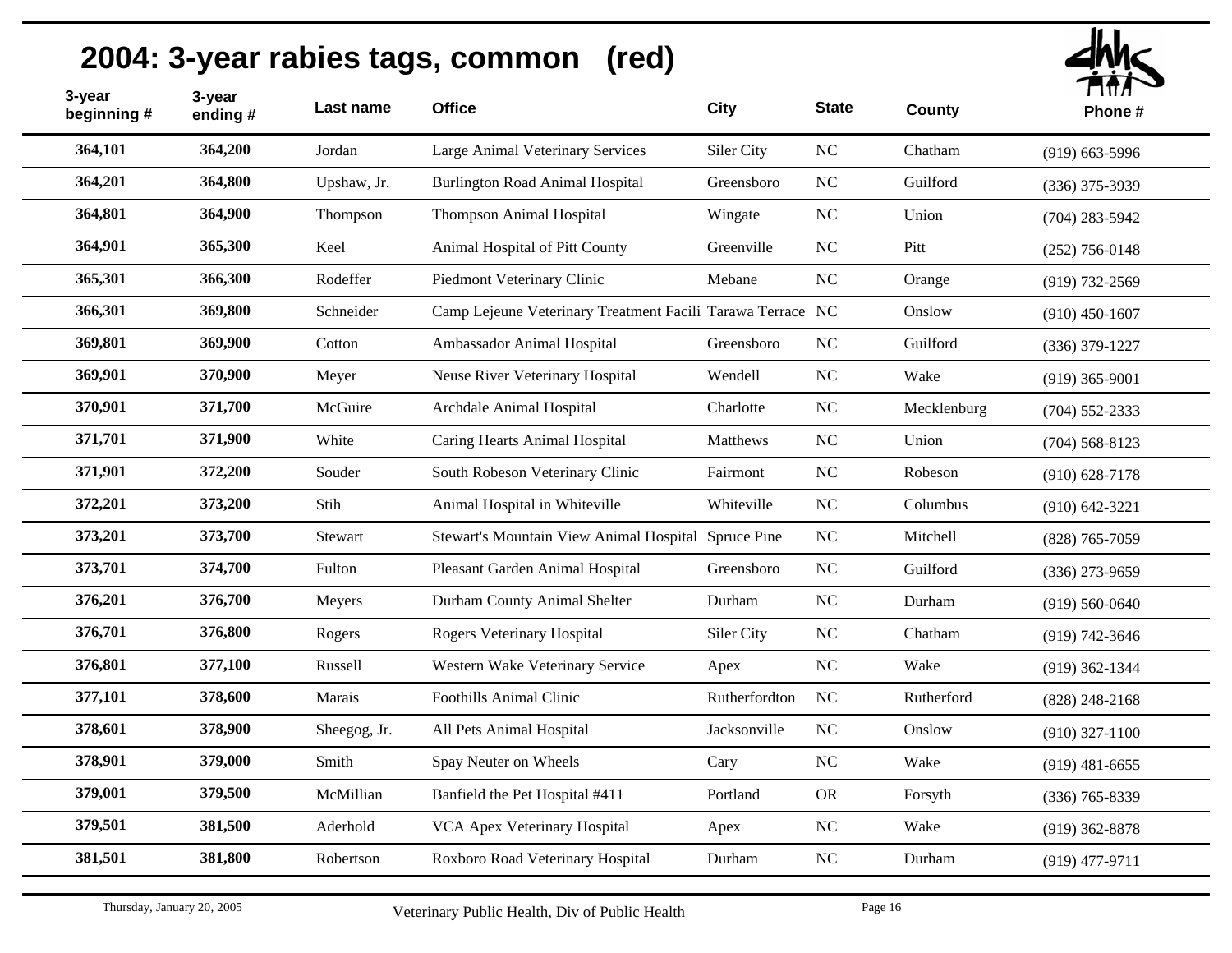

| 3-year<br>beginning # | 3-year<br>ending# | Last name    | <b>Office</b>                        | City         | <b>State</b>   | <b>County</b> | , , , , , ,<br>Phone # |
|-----------------------|-------------------|--------------|--------------------------------------|--------------|----------------|---------------|------------------------|
| 381,801               | 381,900           | Concannon    | Veterinary Specialty Hospital        | Cary         | NC             | Wake          | $(919)$ 233-4911       |
| 381,901               | 382,200           | Zimmerman    | Banfield The Pet Hospital #595       | Cary         | <b>NC</b>      | Wake          | $(919) 858 - 8450$     |
| 382,201               | 382,700           | Marks        | <b>Brawley Animal Hospital</b>       | Cornelius    | <b>NC</b>      | Iredell       | $(704)$ 892-2319       |
| 382,701               | 383,200           | Milliren     | Thomasville Veterinary Hospital      | Thomasville  | <b>NC</b>      | Davidson      | $(336)$ 475-9119       |
| 383,201               | 383,700           | Thompson     | Tabbs Creek Animal Hospital          | Oxford       | NC             | Granville     | $(919) 690 - 0024$     |
| 383,701               | 383,800           | Conger       |                                      | Goldsboro    | NC             | Wayne         | $(919) 734 - 3026$     |
| 383,801               | 383,900           | Lucas        |                                      | Clinton      | NC             | Sampson       | $(910) 590 - 6371$     |
| 383,901               | 384,700           | Tysor        | Chatham Veterinary Service           | Siler City   | <b>NC</b>      | Chatham       | $(919) 742 - 4441$     |
| 384,701               | 384,900           | Weirick      | Weirick Mobile Veterinary Service    | Greensboro   | NC             | Guilford      | $(336)$ 340-8686       |
| 384,901               | 385,000           | Farmer       | Greystone Animal Hospital            | Raleigh      | <b>NC</b>      | Wake          | $(919) 676 - 1711$     |
| 385,001               | 385,300           | Whited       |                                      | Mebane       | NC             | Caswell       | $(336)$ 421-9044       |
| 385,301               | 386,300           | Green        | Mallard Creek Animal Hospital        | Charlotte    | NC             | Mecklenburg   | $(704)$ 598-6525       |
| 386,301               | 386,900           |              | Halifax County Animal Control        | Halifax      | NC             | Halifax       | $(252) 583 - 6651$     |
| 386,901               | 387,100           | Cotton       | Ambassador Animal Hospital           | Greensboro   | NC             | Guilford      | $(336)$ 379-1227       |
| 387,101               | 387,300           | Ferris       | <b>NCSU CVM Mobile Surgery</b>       | Raleigh      | NC             | Wake          | $(919) 606 - 2752$     |
| 387,301               | 388,000           | Levine       | Ironton Animal Hospital              | Iron Station | NC             | Lincoln       | $(704) 732 - 4424$     |
| 388,001               | 388,500           | Young        | Asheville Humane Society             | Asheville    | N <sub>C</sub> | Buncombe      | $(828)$ 253-6807       |
| 388,501               | 388,900           | Amat         | Poplar Animal Hospital               | Concord      | N <sub>C</sub> | Cabarrus      | $(704)$ 795-7200       |
| 388,901               | 389,300           | Miller       | Miller Animal Hospital               | Matthews     | <b>NC</b>      | Mecklenburg   | $(704)$ 847-0224       |
| 389,301               | 389,600           | <b>Brown</b> | Northampton County Health Department | Jackson      | N <sub>C</sub> | Northampton   | $(252) 534 - 5841$     |
| 389,601               | 389,600           | Scott        | Banfield The Pet Hospital #406       | Portland     | <b>OR</b>      | Mecklenburg   | $(704)$ 847-7001       |
| 389,901               | 390,100           | Zimmerman    | Banfield The Pet Hospital #595       | Cary         | NC             | Wake          | $(919) 858 - 8450$     |
| 390,101               | 390,500           | Souder       | South Robeson Veterinary Clinic      | Fairmont     | NC             | Robeson       | $(910) 628 - 7178$     |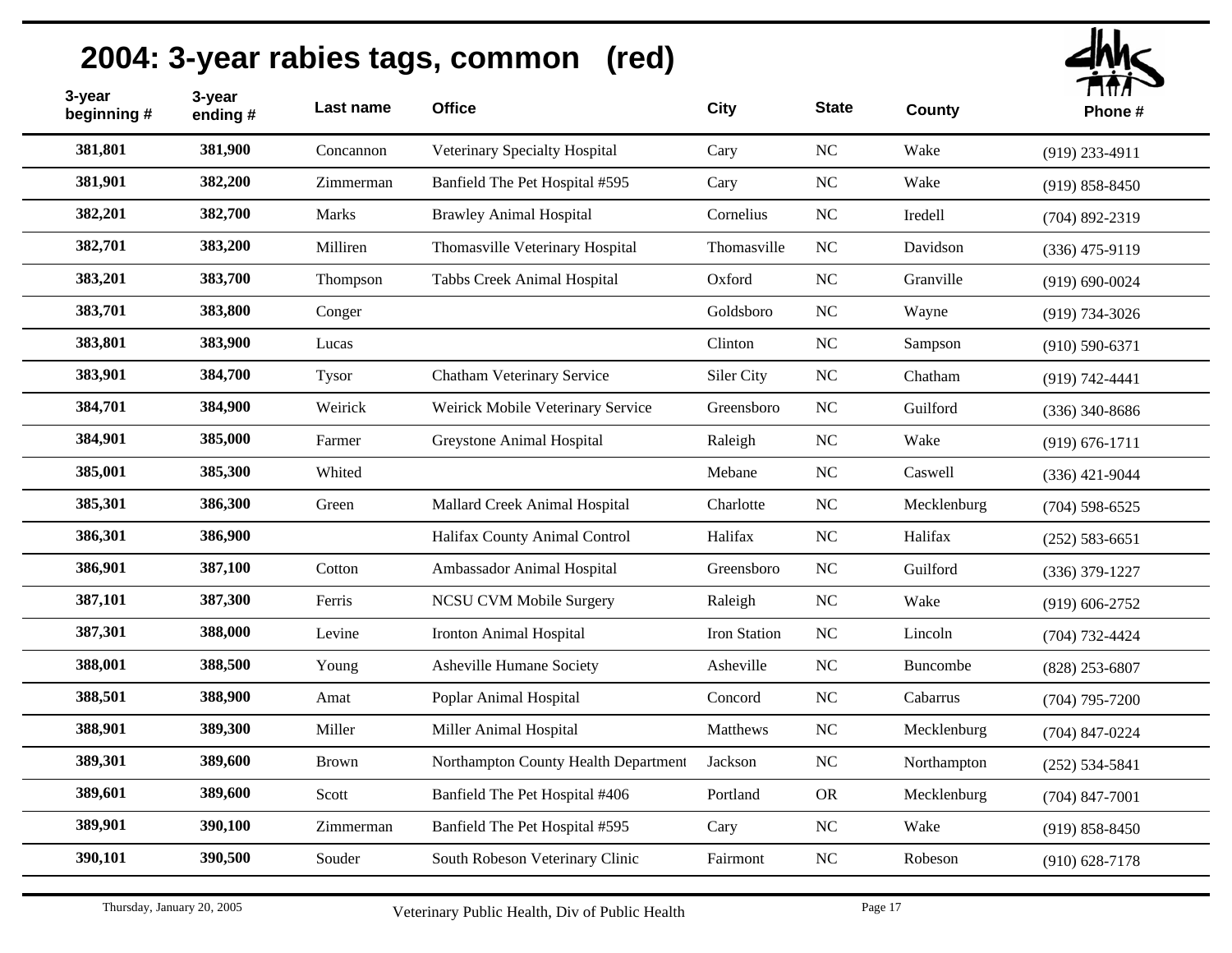| 390,501<br>390,600<br>NC<br>Smith<br>Greene County Health Department<br>Snow Hill<br>Greene<br>$(252)$ 747-8183<br>390,900<br>390,601<br>Banfield The Pet Hospital #594<br>Portland<br><b>OR</b><br>Rosh<br>Wake<br>$(919) 790 - 8337$<br>390,901<br>391,200<br>Kingsbury<br>Banfield Pet Hospital #1249<br><b>Wake Forest</b><br>NC<br>Wake<br>$(919) 562 - 3852$<br>391,201<br>391,300<br>Marshall<br>Paws & Claws Mobile Vet<br>Huntersville<br>NC<br>Mecklenburg<br>$(704)$ 779-4200<br>391,301<br>391,800<br>Lloyd<br>$_{\rm NC}$<br>Live Oak Veterinary Hospital<br>Beaufortq<br>Carteret<br>$(252) 504 - 2097$<br>391,801<br>392,200<br>Falconbridge Animal Hospital<br>NC<br>Karl<br>Chapel Hill<br>Durham<br>$(919)$ 403-5591<br>392,300<br>392,201<br>Mobile Veterinary Care<br>Charlotte<br>NC<br><b>Boles</b><br>Mecklenburg<br>$(704)$ 849-9557<br>392,301<br>392,400<br><b>Branch Mobile Veterinary Practice</b><br>NC<br>Johnston<br><b>Branch</b><br>Clayton<br>$(919) 550 - 0217$<br>392,401<br>393,000<br>Gintis<br>Swift Creek Animal Hospital<br>NC<br>Wake<br>Raleigh<br>$(919) 851 - 8387$<br>393,001<br>393,400<br>Nabel<br>James Landing Vet Hospital<br><b>NC</b><br>Jamestown<br>Guilford<br>$(336) 852 - 9800$<br>393,401<br>393,600<br>NC<br>Nusbaum<br>North College Road Animal Hospital<br>New Hanover<br>Wilmington<br>$(910)$ 452-2273<br>393,700<br>393,601<br>NC<br>Pet Overpopulation Patrol<br>Royce<br>Chapel Hill<br>Orange<br>$(919)$ 942-2250<br>393,701<br>394,300<br>NC<br>Animal Medical Center of Garner<br>Wake<br>Haden<br>Garner<br>$(919)$ 779-8887<br>394,301<br>395,000<br>Sheegog, Jr.<br><b>Onslow Animal Hospital</b><br>Jacksonville<br><b>NC</b><br>Onslow |
|--------------------------------------------------------------------------------------------------------------------------------------------------------------------------------------------------------------------------------------------------------------------------------------------------------------------------------------------------------------------------------------------------------------------------------------------------------------------------------------------------------------------------------------------------------------------------------------------------------------------------------------------------------------------------------------------------------------------------------------------------------------------------------------------------------------------------------------------------------------------------------------------------------------------------------------------------------------------------------------------------------------------------------------------------------------------------------------------------------------------------------------------------------------------------------------------------------------------------------------------------------------------------------------------------------------------------------------------------------------------------------------------------------------------------------------------------------------------------------------------------------------------------------------------------------------------------------------------------------------------------------------------------------------------------------------------------------------------|
|                                                                                                                                                                                                                                                                                                                                                                                                                                                                                                                                                                                                                                                                                                                                                                                                                                                                                                                                                                                                                                                                                                                                                                                                                                                                                                                                                                                                                                                                                                                                                                                                                                                                                                                    |
|                                                                                                                                                                                                                                                                                                                                                                                                                                                                                                                                                                                                                                                                                                                                                                                                                                                                                                                                                                                                                                                                                                                                                                                                                                                                                                                                                                                                                                                                                                                                                                                                                                                                                                                    |
|                                                                                                                                                                                                                                                                                                                                                                                                                                                                                                                                                                                                                                                                                                                                                                                                                                                                                                                                                                                                                                                                                                                                                                                                                                                                                                                                                                                                                                                                                                                                                                                                                                                                                                                    |
|                                                                                                                                                                                                                                                                                                                                                                                                                                                                                                                                                                                                                                                                                                                                                                                                                                                                                                                                                                                                                                                                                                                                                                                                                                                                                                                                                                                                                                                                                                                                                                                                                                                                                                                    |
|                                                                                                                                                                                                                                                                                                                                                                                                                                                                                                                                                                                                                                                                                                                                                                                                                                                                                                                                                                                                                                                                                                                                                                                                                                                                                                                                                                                                                                                                                                                                                                                                                                                                                                                    |
|                                                                                                                                                                                                                                                                                                                                                                                                                                                                                                                                                                                                                                                                                                                                                                                                                                                                                                                                                                                                                                                                                                                                                                                                                                                                                                                                                                                                                                                                                                                                                                                                                                                                                                                    |
|                                                                                                                                                                                                                                                                                                                                                                                                                                                                                                                                                                                                                                                                                                                                                                                                                                                                                                                                                                                                                                                                                                                                                                                                                                                                                                                                                                                                                                                                                                                                                                                                                                                                                                                    |
|                                                                                                                                                                                                                                                                                                                                                                                                                                                                                                                                                                                                                                                                                                                                                                                                                                                                                                                                                                                                                                                                                                                                                                                                                                                                                                                                                                                                                                                                                                                                                                                                                                                                                                                    |
|                                                                                                                                                                                                                                                                                                                                                                                                                                                                                                                                                                                                                                                                                                                                                                                                                                                                                                                                                                                                                                                                                                                                                                                                                                                                                                                                                                                                                                                                                                                                                                                                                                                                                                                    |
|                                                                                                                                                                                                                                                                                                                                                                                                                                                                                                                                                                                                                                                                                                                                                                                                                                                                                                                                                                                                                                                                                                                                                                                                                                                                                                                                                                                                                                                                                                                                                                                                                                                                                                                    |
|                                                                                                                                                                                                                                                                                                                                                                                                                                                                                                                                                                                                                                                                                                                                                                                                                                                                                                                                                                                                                                                                                                                                                                                                                                                                                                                                                                                                                                                                                                                                                                                                                                                                                                                    |
|                                                                                                                                                                                                                                                                                                                                                                                                                                                                                                                                                                                                                                                                                                                                                                                                                                                                                                                                                                                                                                                                                                                                                                                                                                                                                                                                                                                                                                                                                                                                                                                                                                                                                                                    |
|                                                                                                                                                                                                                                                                                                                                                                                                                                                                                                                                                                                                                                                                                                                                                                                                                                                                                                                                                                                                                                                                                                                                                                                                                                                                                                                                                                                                                                                                                                                                                                                                                                                                                                                    |
| $(910)$ 347-1219                                                                                                                                                                                                                                                                                                                                                                                                                                                                                                                                                                                                                                                                                                                                                                                                                                                                                                                                                                                                                                                                                                                                                                                                                                                                                                                                                                                                                                                                                                                                                                                                                                                                                                   |
| 395,500<br>395,001<br><b>NC</b><br>Killough<br>Long Animal Hospital<br>Charlotte<br>Mecklenburg<br>$(704)$ 523-2996                                                                                                                                                                                                                                                                                                                                                                                                                                                                                                                                                                                                                                                                                                                                                                                                                                                                                                                                                                                                                                                                                                                                                                                                                                                                                                                                                                                                                                                                                                                                                                                                |
| 395,501<br>395,900<br>Banfield Pet Hospital #416<br>Valashinas<br>Portland<br><b>OR</b><br>Onslow<br>$(910)$ 381-5316                                                                                                                                                                                                                                                                                                                                                                                                                                                                                                                                                                                                                                                                                                                                                                                                                                                                                                                                                                                                                                                                                                                                                                                                                                                                                                                                                                                                                                                                                                                                                                                              |
| 396,700<br>395,901<br>Coulthurst<br>Banfield Pet Hospital #597<br><b>OR</b><br>Portland<br>Wake<br>$(919)$ 661-1926                                                                                                                                                                                                                                                                                                                                                                                                                                                                                                                                                                                                                                                                                                                                                                                                                                                                                                                                                                                                                                                                                                                                                                                                                                                                                                                                                                                                                                                                                                                                                                                                |
| 396,701<br>397,200<br>Cochrane<br>VCA Cornerstone Animal Hospital<br>NC<br>Cary<br>Wake<br>$(919)$ 319-1555                                                                                                                                                                                                                                                                                                                                                                                                                                                                                                                                                                                                                                                                                                                                                                                                                                                                                                                                                                                                                                                                                                                                                                                                                                                                                                                                                                                                                                                                                                                                                                                                        |
| 397,201<br>397,400<br>Todd<br>NC<br>Noah's Ark Companion Animal Hospital<br>Franklin<br>Macon<br>$(828) 524 - 6121$                                                                                                                                                                                                                                                                                                                                                                                                                                                                                                                                                                                                                                                                                                                                                                                                                                                                                                                                                                                                                                                                                                                                                                                                                                                                                                                                                                                                                                                                                                                                                                                                |
| 397,401<br>397,500<br>Gochnauer<br>Large Animal Vet Service<br>NC<br>Cornelius<br>Mecklenburg<br>$(704)$ 895-8820                                                                                                                                                                                                                                                                                                                                                                                                                                                                                                                                                                                                                                                                                                                                                                                                                                                                                                                                                                                                                                                                                                                                                                                                                                                                                                                                                                                                                                                                                                                                                                                                  |
| 397,501<br>397,700<br>NC<br>Gemeinhardt<br>Latitude 36 Veterinary Services<br><b>Stokes</b><br>Germanton<br>$(336) 593 - 5422$                                                                                                                                                                                                                                                                                                                                                                                                                                                                                                                                                                                                                                                                                                                                                                                                                                                                                                                                                                                                                                                                                                                                                                                                                                                                                                                                                                                                                                                                                                                                                                                     |
| 397,701<br>397,800<br>Ambassador Animal Hospital<br>Greensboro<br><b>NC</b><br>Guilford<br>Cotton<br>$(336)$ 379-1227                                                                                                                                                                                                                                                                                                                                                                                                                                                                                                                                                                                                                                                                                                                                                                                                                                                                                                                                                                                                                                                                                                                                                                                                                                                                                                                                                                                                                                                                                                                                                                                              |
| 397,801<br>398,100<br>$_{\rm NC}$<br>Davidson County Health Department<br>Davidson<br>Lexington<br>$(336)$ 242-2810                                                                                                                                                                                                                                                                                                                                                                                                                                                                                                                                                                                                                                                                                                                                                                                                                                                                                                                                                                                                                                                                                                                                                                                                                                                                                                                                                                                                                                                                                                                                                                                                |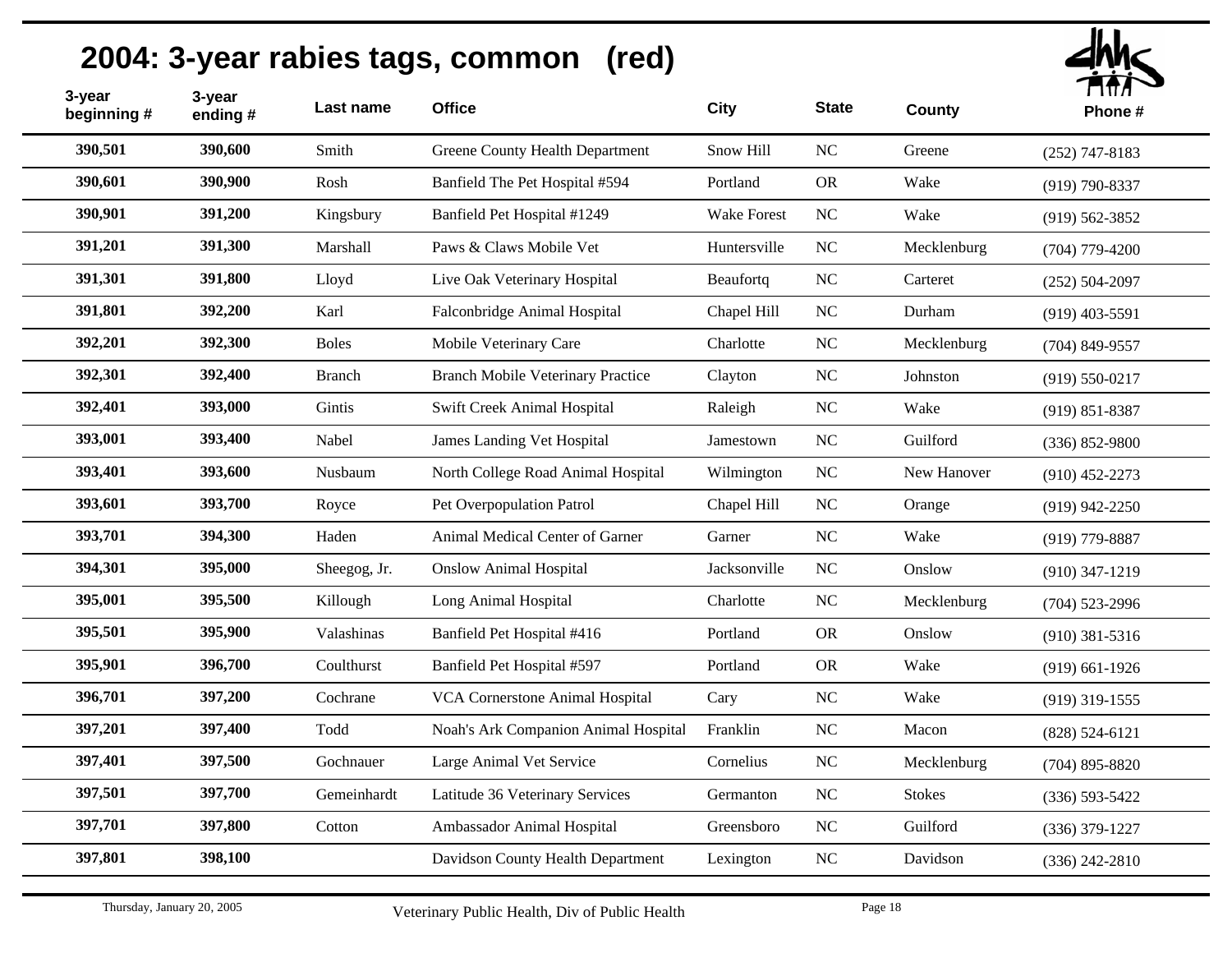| $d$ hh $\epsilon$<br>नत⊼ |
|--------------------------|
|                          |

| 3-year<br>beginning# | 3-year<br>ending# | Last name      | <b>Office</b>                                       | <b>City</b>    | <b>State</b>   | <b>County</b> | , , , , , ,<br>Phone# |
|----------------------|-------------------|----------------|-----------------------------------------------------|----------------|----------------|---------------|-----------------------|
| 398,101              | 398,200           | Samson         | <b>Coastal Animal Hospital</b>                      | Kitty Hawk     | NC             | Dare          | $(252)$ 261-3960      |
| 398,201              | 398,400           | Wendelken      | Banfield Pet Hospital #600                          | Portland       | <b>OR</b>      | Durham        | $(919)$ 402-8801      |
| 398,401              | 398,900           | Foster         | Foster Animal Hospital, P.A.                        | Concord        | N <sub>C</sub> | Cabarrus      | $(704) 786 - 0104$    |
| 398,901              | 399,100           | Zimmerman      | Banfield The Pet Hospital #595                      | Cary           | <b>NC</b>      | Wake          | $(919) 858 - 8450$    |
| 399,101              | 399,300           | <b>Bradler</b> | Animal House Calls                                  | Hampstead      | N <sub>C</sub> | Pender        | $(910)$ 270-2010      |
| 399,301              | 399,500           | Ferris         | NCSU CVM Mobile Surgery                             | Raleigh        | N <sub>C</sub> | Wake          | $(919) 606 - 2752$    |
| 399,501              | 399,700           | Mangum         | <b>Locust Animal Clinic</b>                         | Locust         | N <sub>C</sub> | Stanly        | $(704) 888 - 6590$    |
| 399,701              | 400,000           | Hemstreet      | Morganton Animal Clinic                             | Morganton      | <b>NC</b>      | <b>Burke</b>  | $(828)$ 433-9265      |
| 400,001              | 400,200           | Huff           | <b>Plantation Animal Hospital</b>                   | Clayton        | NC             | Johnston      | $(919)$ 359-9977      |
| 400,201              | 400,500           | Wilhalf        | Just Cats Veterinary Hospital                       | Wilmington     | NC             | New Hanover   | $(910)$ 792-9996      |
| 400,501              | 401,000           | Milliren       | Thomasville Veterinary Hospital                     | Thomasville    | NC             | Davidson      | $(336)$ 475-9119      |
| 401,001              | 401,100           | Ward           | 70 West Veterinary Hospital                         | Havelock       | NC             | Craven        | $(252)$ 447-9525      |
| 401,101              | 401,200           | Covington      | Mitchell Mill Animal Hospital                       | Raleigh        | <b>NC</b>      | Wake          | $(919)$ 266-8177      |
| 401,201              | 401,300           | Covington      | Oak Park Creedmoor Road Veterinary Hos Raleigh      |                | NC             | Wake          | $(919) 781 - 0696$    |
| 401,301              | 401,800           | Stewart        | Stewart's Mountain View Animal Hospital Spruce Pine |                | NC             | Mitchell      | $(828)$ 765-7059      |
| 401,801              | 402,000           | Wilson         | <b>Bayleaf Veterinary Hospital</b>                  | Raleigh        | NC             | Wake          | $(919) 848 - 1926$    |
| 402,001              | 402,200           | Rodgers        | The Veterinary Express Mobile Clinic                | Raleigh        | <b>NC</b>      | Wake          | $(919) 577 - 2243$    |
| 402,201              | 402,400           | Killough       | Long Animal Hospital                                | Charlotte      | NC             | Mecklenburg   | $(704)$ 523-2996      |
| 402,401              | 402,800           | <b>Brown</b>   | Piper Glen Animal Hospital                          | Charlotte      | NC             | Mecklenburg   | $(704) 541 - 7171$    |
| 402,801              | 402,900           | Heron          | Flat River Veterinary Hospital                      | Linville Falls | NC             | Durham        | $(919)$ 477-4210      |
| 402,901              | 403,000           | Mercer         | SouthPark Animal Hospital                           | Charlotte      | <b>NC</b>      | Mecklenburg   | $(704)$ 523-3457      |
| 403,001              | 403,300           | Rosh           | Banfield The Pet Hospital #594                      | Portland       | <b>OR</b>      | Wake          | $(919) 790 - 8337$    |
| 403,301              | 403,600           | Todd           | Noah's Ark Companion Animal Hospital                | Franklin       | $\rm NC$       | Macon         | $(828) 524 - 6121$    |
|                      |                   |                |                                                     |                |                |               |                       |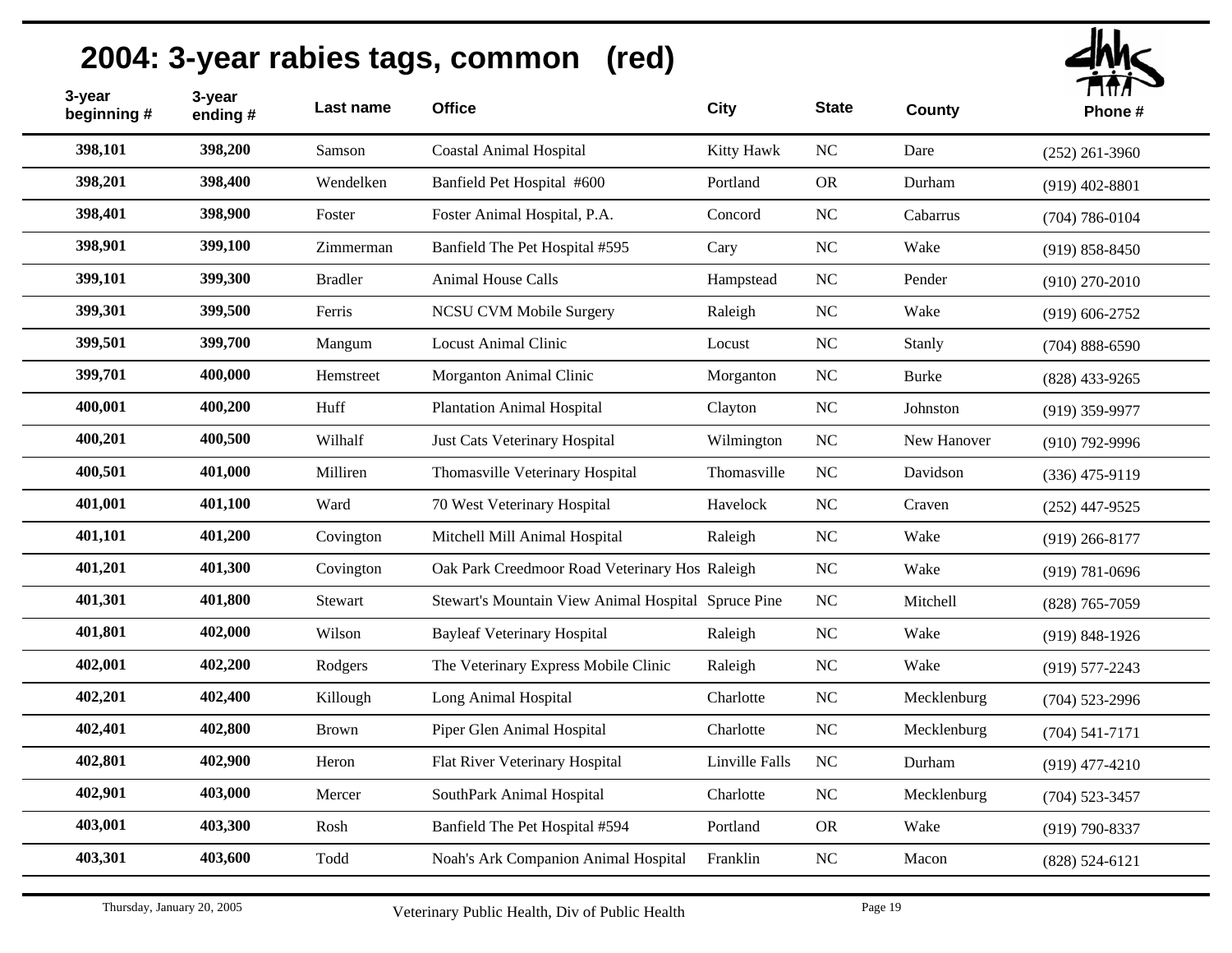| 3-year<br>beginning # | 3-year<br>ending# | Last name       | <b>Office</b>                          | <b>City</b>   | <b>State</b> | <b>County</b> | ГІПЛ<br>Phone#     |
|-----------------------|-------------------|-----------------|----------------------------------------|---------------|--------------|---------------|--------------------|
| 403,601               | 403,900           | Lyerly          | Whispering Pines Animal Hospital       | Carthage      | NC           | Moore         | $(910)$ 949-2111   |
| 403,901               | 404,100           | Stanbery        | Mitchell Veterinary Clinic             | Spruce Pine   | $_{\rm NC}$  | Mitchell      | $(828)$ 765-6039   |
| 404,101               | 404,600           |                 | <b>Edgecombe County Animal Control</b> | Tarboro       | NC           | Edgecombe     | $(252) 641 - 7851$ |
| 404,601               | 405,100           | Fuller          | <b>Caswell Veterinary Service</b>      | Yanceyville   | NC           | Caswell       | $(336) 694 - 6321$ |
| 405,101               | 405,200           | McKee           | Pet Calls Mobile Veterinary Clinic     | Apex          | NC           | Wake          | $(919) 880 - 7459$ |
| 405,201               | 405,500           | Schacht         | Commonwealth Animal Hospital           | Charlotte     | NC           | Mecklenburg   | $(704)$ 370-0767   |
| 405,501               | 405,600           | Cotton          | <b>Brookwood Veterinary Clinic</b>     | Raleigh       | NC           | Wake          | $(919)$ 779-2940   |
| 405,601               | 406,200           | Weaver          | Sharon Lakes Animal Hospital           | Charlotte     | NC           | Mecklenburg   | $(704) 552 - 0647$ |
| 406,201               | 406,400           | Zimmerman       | Banfield The Pet Hospital #595         | Cary          | NC           | Wake          | $(919) 858 - 8450$ |
| 406,401               | 406,500           | Highsmith       | Animal Kingdom Veterinary Hospital     | Cary          | NC           | Wake          | $(919)$ 460-9111   |
| 406,501               | 406,700           | Evans           | <b>Boulevard Animal Hospital</b>       | Raleigh       | NC           | Wake          | $(919) 828 - 7468$ |
| 406,701               | 406,900           | McMillian       | Banfield the Pet Hospital #411         | Portland      | <b>OR</b>    | Forsyth       | $(336)$ 765-8339   |
| 406,901               | 407,100           | Meadows         | <b>Matthews Animal Clinic</b>          | Matthews      | NC           | Mecklenburg   | $(704)$ 847-9856   |
| 407,101               | 407,400           | Scott           | Banfield The Pet Hospital #406         | Portland      | <b>OR</b>    | Mecklenburg   | $(704)$ 847-7001   |
| 407,401               | 407,500           | <b>Brazzell</b> | Healing Springs Animal Hospital        | Galax         | <b>VA</b>    | <b>VA</b>     | $(276)$ 236-5103   |
| 407,501               | 408,000           | Rosh            | Banfield The Pet Hospital #594         | Portland      | <b>OR</b>    | Wake          | $(919) 790 - 8337$ |
| 408,001               | 408,500           | Castro          | Banfield, The Pet Hospital #598        | Portland      | <b>OR</b>    | Durham        | $(919) 620 - 8142$ |
| 408,601               | 408,800           | Inscoe          | Newton Veterinary Clinic               | Newton        | NC           | Catawba       | $(828)$ 464-5020   |
| 408,801               | 408,900           | Killough        | Long Animal Hospital                   | Charlotte     | NC           | Mecklenburg   | $(704)$ 523-2996   |
| 408,901               | 409,000           |                 | Davidson County Health Department      | Lexington     | NC           | Davidson      | $(336)$ 242-2810   |
| 409,001               | 409,100           | Kittrell        |                                        | Greenville    | NC           | Pitt          | $(252)$ 756-4961   |
| 409,101               | 409,700           | Keel            | Keel's Critter Mobile Service          | Robersonville | NC           | Martin        | $(252)$ 795-7172   |
| 409,701               | 410,300           | <b>Bruce</b>    | Glenwood Animal Hospital               | Raleigh       | NC           | Wake          | $(919) 783 - 7387$ |
|                       |                   |                 |                                        |               |              |               |                    |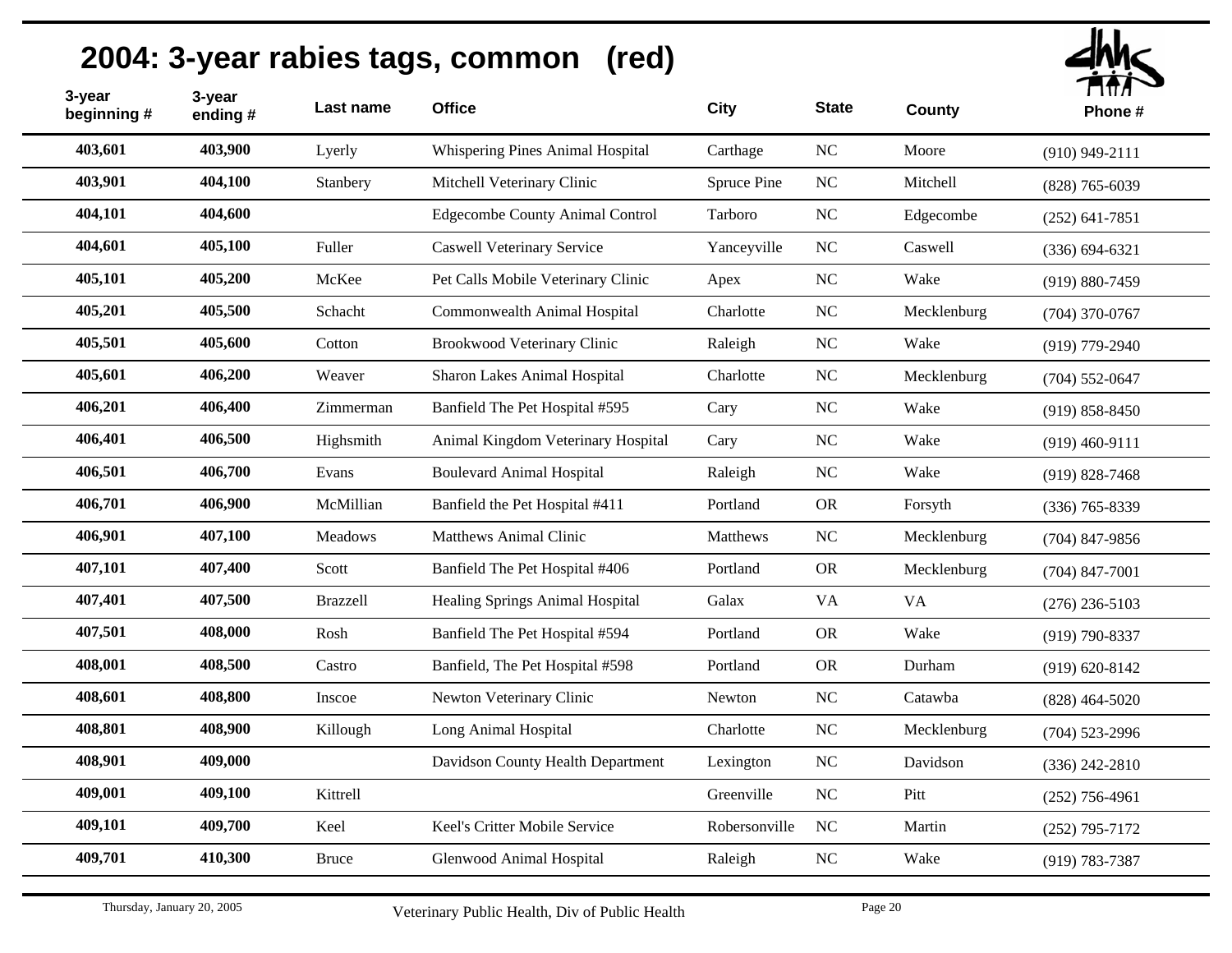| 3-year<br>beginning # | 3-year<br>ending# | Last name     | <b>Office</b>                                       | <b>City</b> | <b>State</b> | County      | ППЛ<br>Phone#      |
|-----------------------|-------------------|---------------|-----------------------------------------------------|-------------|--------------|-------------|--------------------|
| 410,301               | 410,800           | Gintis        | Swift Creek Animal Hospital                         | Raleigh     | $\rm NC$     | Wake        | $(919) 851 - 8387$ |
| 410,801               | 411,100           | Rountree      | Goose Creek Animal Hospital                         | Sunbury     | NC           | Gates       | $(252)$ 465-4831   |
| 411,101               | 411,200           | Souder        | South Robeson Veterinary Clinic                     | Fairmont    | NC           | Robeson     | $(910) 628 - 7178$ |
| 411,201               | 411,300           | Stanbery      | Mitchell Veterinary Clinic                          | Spruce Pine | $\rm NC$     | Mitchell    | $(828)$ 765-6039   |
| 411,301               | 411,500           | Hoover, Jr.   | Westside Animal Hospital                            | Durham      | NC           | Durham      | $(919)$ 383-5578   |
| 411,501               | 411,700           | Harris        | Porters Neck Veterinary Hospital                    | Wilmington  | NC           | New Hanover | $(910) 686 - 6297$ |
| 411,701               | 412,000           | Holt          | Yadkin Veterinary Hospital                          | Yadkinville | NC           | Yadkin      | $(336)$ 679-8832   |
| 412,001               | 412,100           | Williams      |                                                     | Rolesville  | NC           | Wake        | 919                |
| 412,101               | 412,200           | McCorkle      | Mountain Valley Vet Hosp                            | Asheville   | $\rm NC$     | Buncombe    | $(828)$ 254-2122   |
| 412,201               | 412,400           | Young         | Asheville Humane Society                            | Asheville   | NC           | Buncombe    | $(828)$ 253-6807   |
| 412,401               | 412,600           | Mendoza       | <b>Stage Road Animal Hospital</b>                   | Angier      | $\rm NC$     | Harnett     | $(919)$ 639-3337   |
| 412,601               | 412,800           | Ball          | Banfield the Pet Hospital of Brier Creek # Portland |             | <b>OR</b>    | Wake        | $(919) 806 - 2960$ |
| 412,801               | 413,000           | Bern          | Banfield Pet Hospital #0602                         | Portland    | <b>OR</b>    | Wake        | $(919)$ 387-0954   |
| 413,001               | 413,300           | James         | James Animal Hospital                               | Salisbury   | $\rm NC$     | Rowan       | $(704)$ 636-1100   |
| 413,301               | 413,400           | Todd          | Noah's Ark Companion Animal Hospital                | Franklin    | NC           | Macon       | $(828) 524 - 6121$ |
| 413,401               | 413,500           | Schell        | Timbercreek Vet Hospital                            | Jonesville  | $\rm NC$     | Yadkin      | $(336) 526 - 6013$ |
| 413,501               | 413,600           | Longo         | Carolina Mobile Spay/Neuter Clinic                  | Angier      | $\rm NC$     | Harnett     | $(919)$ 906-7730   |
| 413,601               | 413,700           | Winn          | Humane Society of Charlotte                         | Charlotte   | $\rm NC$     | Mecklenburg | $(704)$ 377-0534   |
| 413,701               | 413,900           | Pearce        | Leesville Animal Hospital                           | Raleigh     | $\rm NC$     | Wake        | $(919) 870 - 7000$ |
| 413,901               | 414,000           | <b>Bowles</b> | <b>Stanly Animal Clinic</b>                         | Albemarle   | NC           | Stanly      | $(704)$ 982-8611   |
| 414,001               | 414,100           | Walker        | Armadale Animal Hospital                            | Raleigh     | NC           | Wake        | (919) 847-1972     |
| 414,101               | 414,200           | Spindel       | Animal Ark Veterinary Hospital                      | Clemmons    | NC           | Forsyth     | $(336)$ 778-2738   |
| 414,201               | 414,300           | Hutsell       | Fairview Animal Hospital                            | Fairview    | $\rm NC$     | Buncombe    | $(828) 628 - 3557$ |
|                       |                   |               |                                                     |             |              |             |                    |